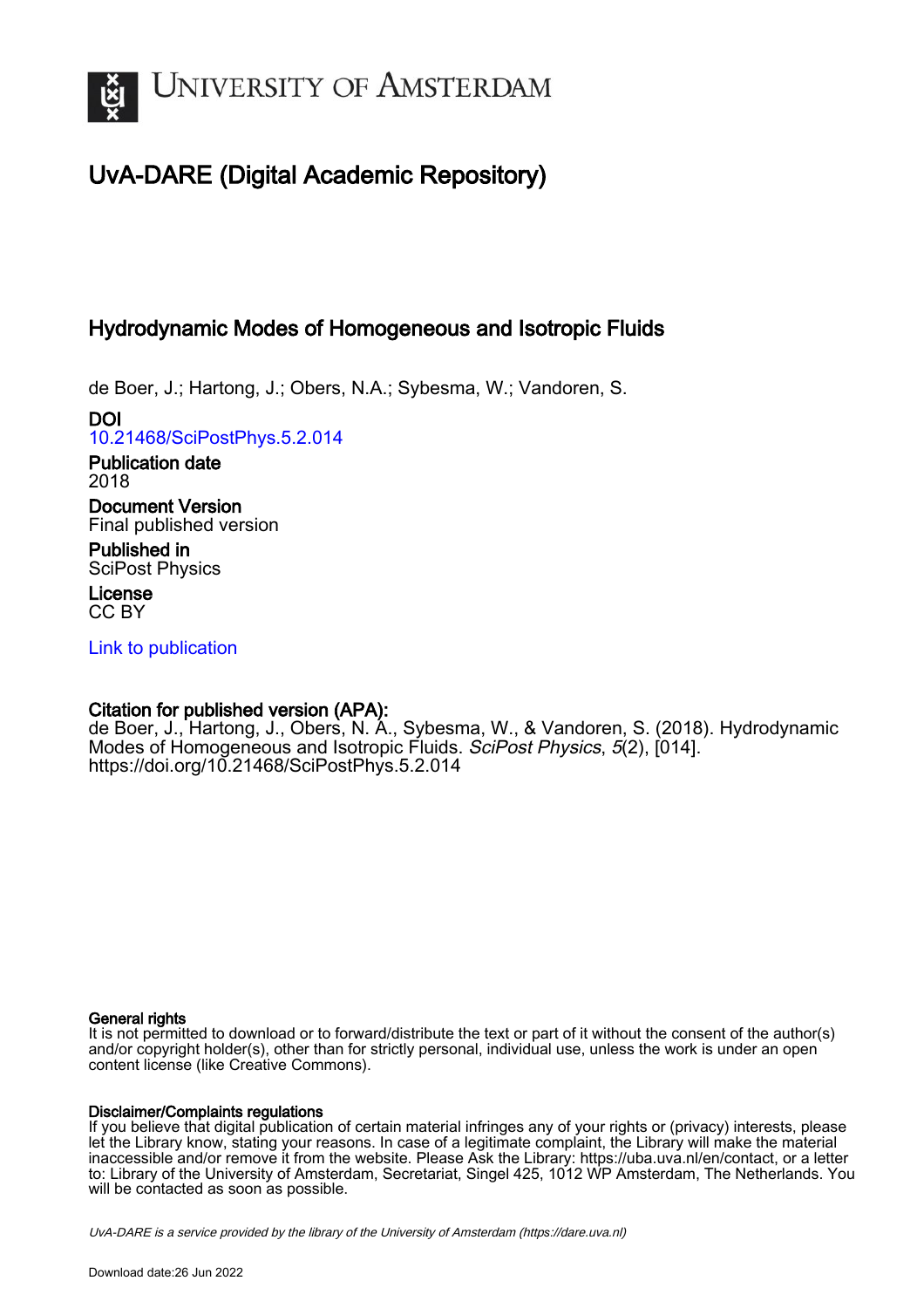# **Hydrodynamic modes of homogeneous and isotropic fluids**

**Jan de Boer<sup>1</sup> , Jelle Hartong<sup>1</sup> , Niels A. Obers<sup>2</sup> , Watse Sybesma<sup>3</sup> and Stefan Vandoren<sup>3</sup>**

**1** Institute for Theoretical Physics and Delta Institute for Theoretical Physics, University of Amsterdam, Science Park 904, 1098 XH Amsterdam, The Netherlands **2** The Niels Bohr Institute, Copenhagen University, Blegdamsvej 17, DK-2100 Copenhagen Ø, Denmark **3** Institute for Theoretical Physics and Center for Extreme Matter and Emergent Phenomena, Utrecht University, 3508 TD Utrecht, The Netherlands

# **Abstract**

**Relativistic fluids are Lorentz invariant, and a non-relativistic limit of such fluids leads to the well-known Navier–Stokes equation. However, for fluids moving with respect to a reference system, or in critical systems with generic dynamical exponent** *z***, the assumption of Lorentz invariance (or its non-relativistic version) does not hold. We are thus led to consider the most general fluid assuming only homogeneity and isotropy and study its hydrodynamics and transport behaviour. Remarkably, such systems have not been treated in full generality in the literature so far. Here we study these equations at the linearized level. We find new expressions for the speed of sound, corrections to the Navier–Stokes equation and determine all dissipative and non-dissipative first order transport coefficients. Dispersion relations for the sound, shear and diffusion modes are determined to second order in momenta. In the presence of a scaling symmetry with dynamical exponent** *z***, we show that the sound attenuation constant depends on both shear viscosity and thermal conductivity.**

| © © Copyright J. de Boer <i>et al.</i>           | Received 31-01-2018              | $\bigcirc$ |
|--------------------------------------------------|----------------------------------|------------|
| This work is licensed under the Creative Commons | Accepted 16-07-2018              | Check for  |
| Attribution 4.0 International License.           | Published 13-08-2018             | updates    |
| Published by the SciPost Foundation.             | doi:10.21468/SciPostPhys.5.2.014 |            |

# **Contents**

|    | 1 Introduction                          | $\mathbf{2}$ |
|----|-----------------------------------------|--------------|
|    | 2 Perfect fluids revisited              | 3            |
|    | 3 Hydrodynamic frame choice             | 5.           |
|    | 4 Constitutive relations                | 6            |
|    | 5 Entropy current and Onsager relations | 6            |
|    | 6 Hydrodynamic modes                    | 8            |
| 7. | <b>Discussion</b>                       | 10           |
|    | A Boost invariant perfect fluids        | 11           |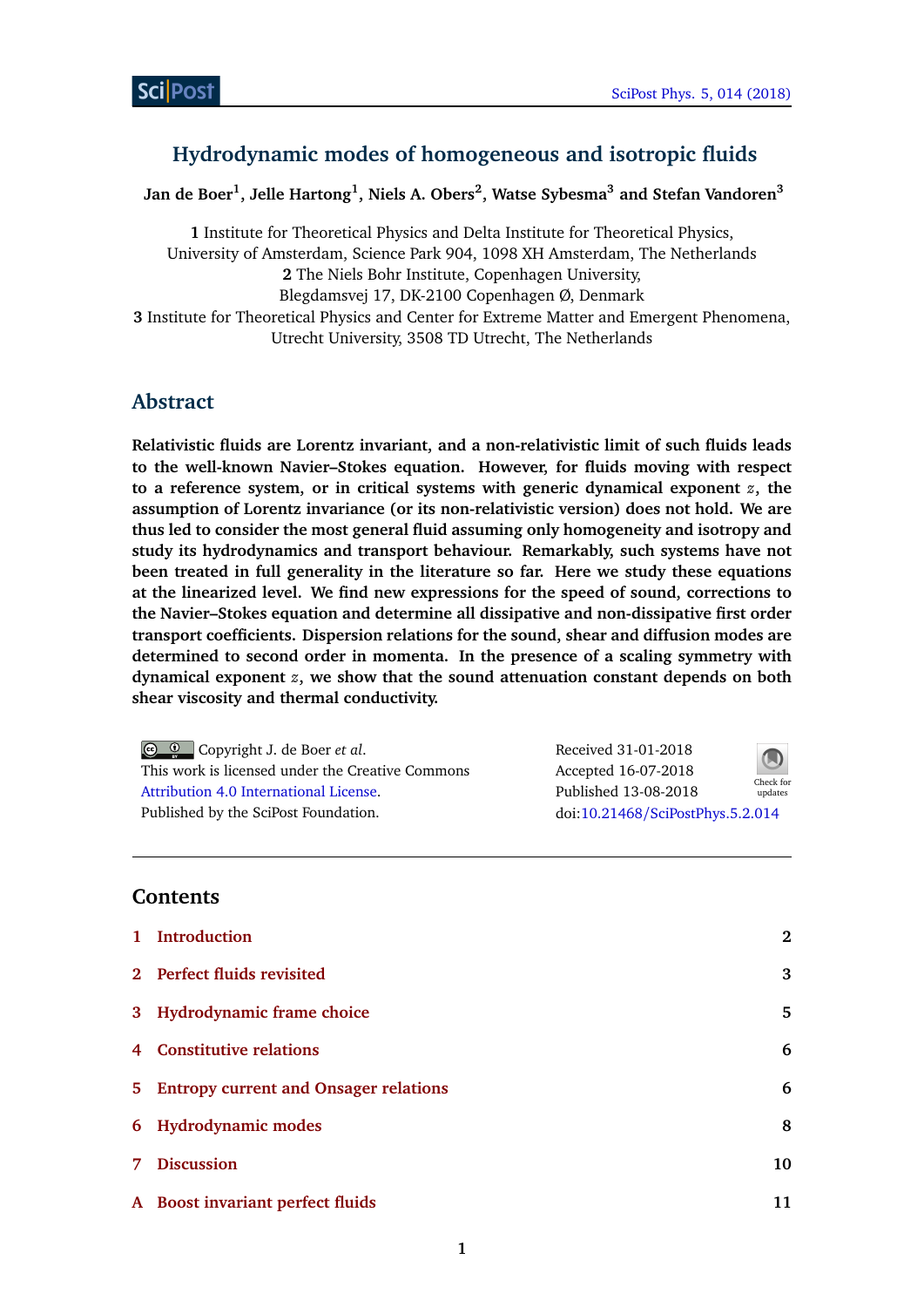| C Thermodynamic relations<br>D Linearized perturbations<br>E Positivity of the sound attenuation constant<br><b>References</b> | <b>B</b> Non-canonical entropy current | 12 |
|--------------------------------------------------------------------------------------------------------------------------------|----------------------------------------|----|
|                                                                                                                                |                                        | 13 |
|                                                                                                                                |                                        | 14 |
|                                                                                                                                |                                        | 16 |
|                                                                                                                                |                                        | 17 |

# <span id="page-2-0"></span>**1 Introduction**

Fluids and gasses are all around us. Their descriptions arise as a universal limit of finite temperature systems when we consider these on sufficiently long length and time scales so that they relax to an approximate thermal equilibrium. The universality of fluid dynamics is what makes it a very powerful and useful framework, providing an effective description based on symmetry principles for wide classes of systems.

Often, one is dealing with a system in which the fluid particles move in a certain medium, for instance electrons in an atomic lattice, or particles swimming collectively in another fluid, birds flocking through the air, etc. The existence of such a medium defines a preferred frame, and this becomes important when the interaction between the fluid particles and the medium cannot be ignored. To get an effective hydrodynamic description for the fluid particles, one should integrate out the degrees of freedom of the medium. Doing so, the dynamics of the fluid particles will in general not have any relativistic symmetry, the Lorentz symmetry, or its non-relativistic version, the Galilei symmetry. In particular, this means that the effective fluid description will not have a boost symmetry relating all inertial frames.

These considerations motivated us to formulate a new effective theory of hydrodynamics in the absence of boost symmetry. The first steps at the level of perfect fluids were taken in  $[1]$  $[1]$  $[1]$ . In this paper we take the next important step and develop a linearized theory of hydrodynamic modes for homogeneous and isotropic systems, i.e. systems with only time and space translation symmetries, and spatial rotation symmetry respectively $^1.$  $^1.$  $^1.$  The extension to the full non-linear level will appear in Ref. [[4](#page-17-2)].

The nature of a boost symmetry or lack thereof has profound implications for the dynamics of fluids<sup>[2](#page-2-2)</sup>. Indeed, as shown in [[1](#page-17-1)], already at the perfect fluid level there are novel expressions for the speed of sound, which were furthermore illustrated in that paper by considering the thermodynamics of a gas of free Lifshitz particles (both classical and quantum). As we will show in the present work by considering the hydrodynamic modes, there will also be new first-order transport coefficients, both dissipative and non-dissipative. They contribute to the transport properties such as sound attenuation and therefore leave an observable imprint on transport phenomena, which can potentially be measured. Also, the effect of broken boost symmetry produces corrections to the Navier-Stokes equation, which we derive at linearized order.

Fluid dynamics studies global conservation laws in a large wavelength approximation. These conservation laws are energy and momentum conservation and possibly a set of *U*(1)

<span id="page-2-2"></span><span id="page-2-1"></span><sup>&</sup>lt;sup>1</sup>The study of hydrodynamics for anisotropic systems has been studied in several places, e.g. in [[2,](#page-17-3)[3](#page-17-4)].

<sup>2</sup>Hydrodynamics of systems without boosts has been addressed previously (see e.g. [[5,](#page-17-5) [6](#page-17-6)] and [[7–](#page-17-7)[9](#page-17-8)]) but our starting point, the perfect fluid thermodynamics [[1](#page-17-1)], differs from these works.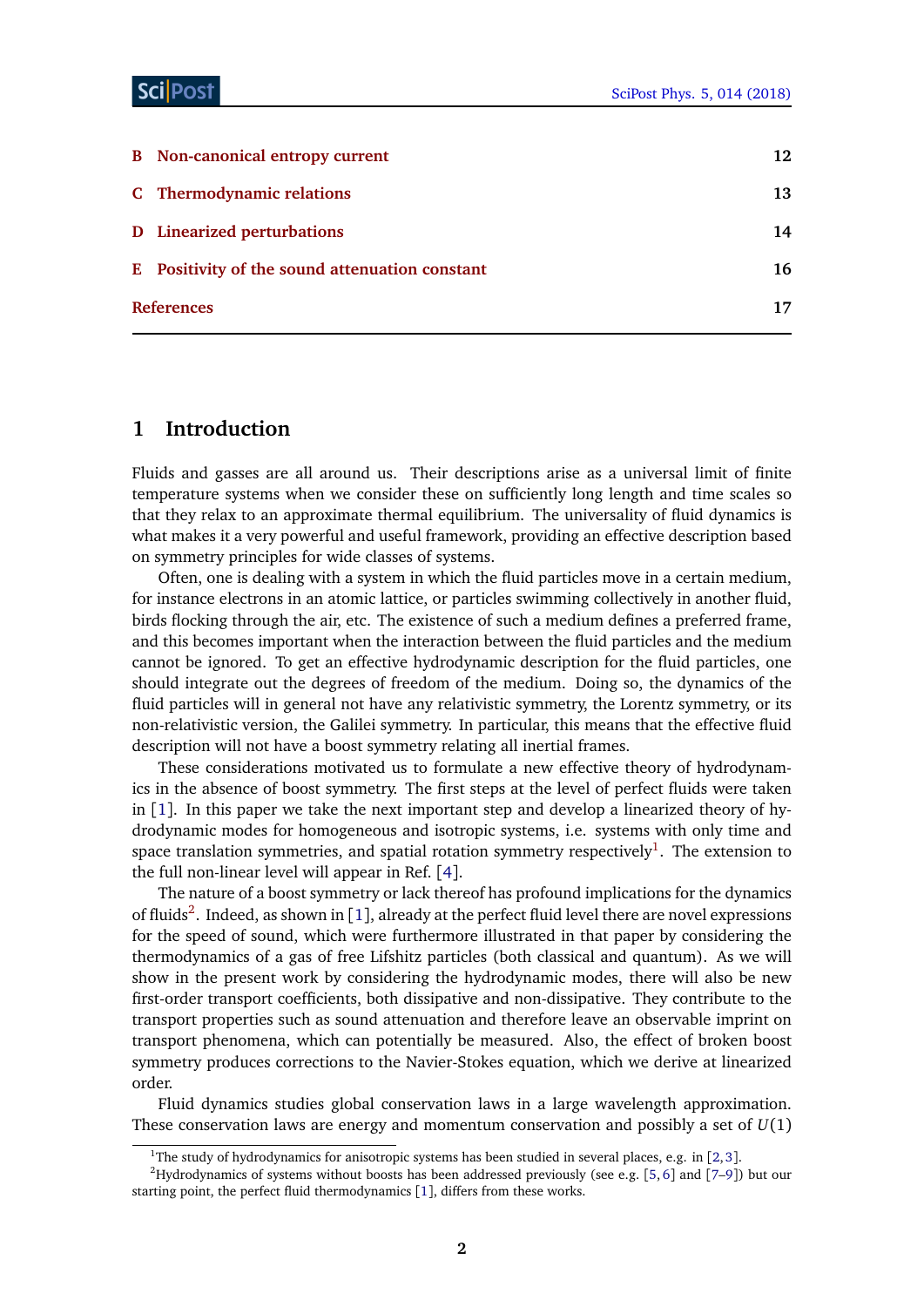charge conservation laws such as particle number, electric charge, baryon number etc.. Such conservation laws are a consequence of time and space translational symmetries (and possibly some global *U*(1) symmetries) of the underlying theory of which we are making a fluid approximation. To apply the rules of fluid dynamics we thus do not need to impose any additional symmetries such as boost invariance.

In  $\lceil 1 \rceil$  $\lceil 1 \rceil$  $\lceil 1 \rceil$  it was shown that whenever a scale invariant system admits a fluid description with a dynamical exponent  $z \neq 1, 2$  it cannot be boost invariant. When  $z = 1$  the fluid can have Lorentz boost symmetries and when  $z = 2$  the fluid can have Galilean boost symmetries<sup>[3](#page-3-1)[4](#page-3-2)</sup>. Since values of  $z \neq 1, 2$  are commonplace in condensed matter systems such fluids can thus not be described in terms of the standard Navier–Stokes equation or its relativistic counterpart because these are both boost invariant. This is of relevance to both critical and quantum critical systems, and our new theory is suitable to study the hydrodynamic behavior of (quantum) critical systems as well. We will here not attempt to classify all systems of this nature but it includes such vastly different phenomena as dynamic scaling in biology, see e.g. [[19](#page-18-0)] for a recent example, quantum critical transport in strange metals, see e.g. [[20](#page-18-1)], and viscous electron fluids [[21](#page-18-2)].

# <span id="page-3-0"></span>**2 Perfect fluids revisited**

The equation of state of a perfect fluid with one conserved *U*(1) current is of the form  $P = P(T, \mu, v^2)$  where *T* is the temperature,  $\mu$  the chemical potential for the conserved charge density *n* and where  $v^2 = v^i v^i$  with  $i = 1, ..., d$  $i = 1, ..., d$  $i = 1, ..., d$  is the velocity squared [1]. By charge we mean either electric charge, mass, baryon number or any other conserved particle species. The velocity is treated as a chemical potential conjugate to the momentum density  $\mathscr{P}_i.$  Since we assume rotational symmetries the momentum density must be proportional to  $v^i$ , i.e.  $\mathscr{P}_i = \rho v^i$ , where  $\rho$  will be called the 'kinetic mass density'. When there is boost invariance one can define a rest frame temperature and chemical potential such that the equation of state for *P* no longer depends on  $v^2$ . Otherwise there is an absolute frame with respect to which we measure  $v^2$ . From the equation of state one can determine the entropy density *s*, the charge density *n* and the kinetic mass density  $\rho$  via the Gibbs–Duhem relation  $\delta P = s \delta T + n \delta \mu + \frac{1}{2} \rho \delta \nu^2$ . Notice that  $\mathcal{P}_i \delta v^i = \frac{1}{2} \rho \delta v^2$ . The total energy density  $\mathcal E$  is then given by the Euler relation  $\mathscr{E} = Ts - P + v^i \mathscr{P}_i + \mu n$ . We will frequently work with the internal energy  $\tilde{\mathscr{E}} = \mathscr{E} - \rho v^2$ . The first law is given by  $\delta \tilde{\mathscr{E}} = T \delta s + \mu \delta n - \frac{1}{2} \rho \delta v^2$ .

The perfect fluid energy-momentum tensor and *U*(1) current in the laboratory (LAB) frame in which the fluid has velocity  $v^i$  is given by  $[1]$  $[1]$  $[1]$ 

<span id="page-3-3"></span>
$$
T^{0}_{0} = -\mathcal{E}, \quad T^{0}_{j} = \rho v^{j}, \quad T^{i}_{0} = -(\mathcal{E} + P)v^{i}, \tag{1}
$$

$$
T^{i}{}_{j} = P\delta^{i}{}_{j} + \rho v^{i} v^{j}, \quad J^{0} = n, \quad J^{i} = n v^{i}. \tag{2}
$$

We note that this is not the most general form for these currents compatible with the symmetries. In general one can have five scalar quantities appearing in the energy-momentum tensor and two distinct scalars in the *U*(1) current. However, in thermodynamic equilibrium all charges move with the same average velocity, which gives rise to the expression above. The energy momentum tensor [\(1\)](#page-3-3) has the property that, using a coordinate transformation that takes the form of a Galilean boost, one can go to a moving coordinate system in which all the fluxes are zero and in which the charges are:  $\mathscr{E}-v^i\mathscr{P}_i$  (the internal energy  $\tilde{\mathscr{E}}$ ) for the energy density,  $\mathcal{P}_i$  for momentum, *n* for charge density and furthermore  $T^i{}_j = P \delta^j_i$  $i$ <sup> $j$ </sup> in terms of the pressure.

<span id="page-3-1"></span><sup>&</sup>lt;sup>3</sup>More precisely the no-go theorem tells us that fluids cannot have Galilean symmetries with  $z \neq 2$ .

<span id="page-3-2"></span><sup>4</sup>Hydrodynamics for *z* = 2 Schrödinger systems was considered from a modern perspective in e.g. Refs. [[10](#page-17-9)[–18](#page-18-3)].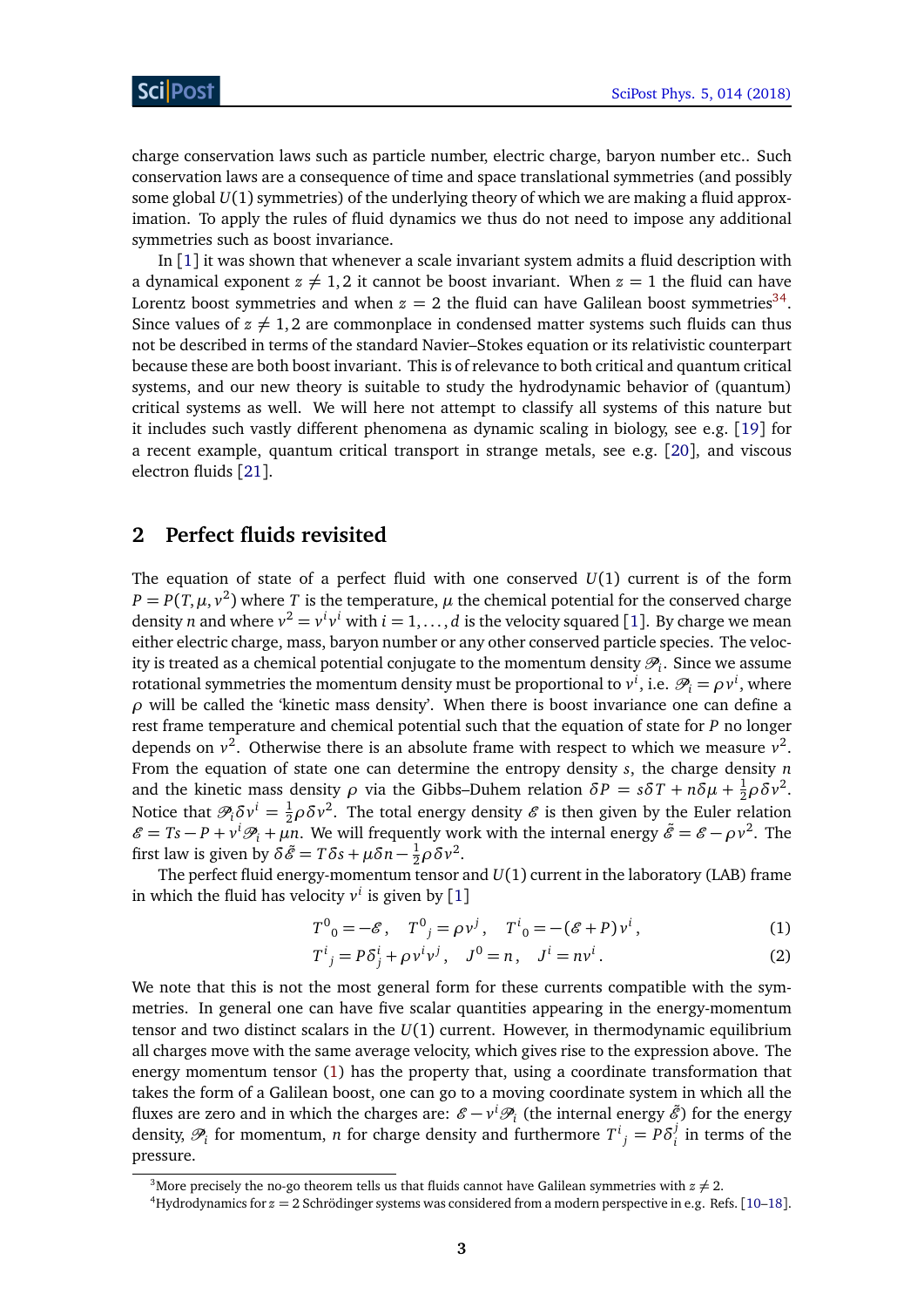Using [\(1\)](#page-3-3), [\(2\)](#page-3-3), the conservation equations  $\partial_{\mu}T^{\mu}{}_{\nu} = 0$  and  $\partial_{\mu}J^{\mu} = 0$  take the form

<span id="page-4-1"></span>
$$
0 = (\partial_t + v^i \partial_i) \mathcal{E} + (\mathcal{E} + P) \partial_i v^i + v^i \partial_i P,
$$
\n(3)

$$
0 = \rho \left( \partial_t + v^i \partial_i \right) v^j + \partial_j P + v^j \left( (\partial_t + v^i \partial_i) \rho + \rho \partial_i v^i \right), \tag{4}
$$

$$
0 = (\partial_t + v^i \partial_i) n + n \partial_i v^i, \qquad (5)
$$

where the second equation is the generalized Euler equation. Using these perfect fluid equations of motion together with the first law for  $\delta \mathcal{E}$  it can be shown that entropy is conserved, i.e.  $(\partial_t + v^i \partial_i)s + s \partial_i v^i = 0.$ 

In general there are two a priori different notions of mass density, namely the 'kinetic mass density' which is the proportionality between the momentum density and the velocity that we call  $\rho$  and the 'substance mass density' which is the number of particles per unit volume that we denote by *n* (assuming that we are dealing with a system that has a conserved particle number). We will see that for fluids with Galilean symmetry these two notions are equal to each other,  $\rho = n^5$  $\rho = n^5$ . It is well known that in a relativistic theory  $\rho$  is no longer conserved because the faster particles move the more massive they become. Whenever  $\rho \neq n$ , the Euler equation contains an extra force term  $-v^j((\partial_t + v^i \partial_i)\rho + \rho \partial_i v^i)$  which is due to the non-conservation of *ρ*. We see here that in a general non-boost invariant setting we need to sharply distinguish between these two different notions of mass.

We will briefly investigate the role of scale symmetries. The most general scale symmetry, compatible with rotations, is of the form  $t \to \lambda^z t$ ,  $x^i \to \lambda x^i$  for time and space coordinates *t* and  $x^i$ , where *z* is the dynamical exponent. This implies the Ward identity  $-zT^0{}_0 + T^i{}_i = 0$ which for a perfect fluid leads to the thermodynamic condition:  $dP = z\tilde{\mathscr{E}} + (z-1)\rho v^2$ .

In appendix [A](#page-11-0) we briefly review how standard relativistic and non-relativistic fluids are recovered from the general description. In [[1](#page-17-1)] it was shown that only  $z = 1$  is compatible with Lorentz boost symmetry and that only  $z = 2$  is compatible with Galilean boost symmetry, while for  $z \neq 1, 2$  $z \neq 1, 2$  $z \neq 1, 2$ , as shown in [1], we cannot have any boost symmetry which thus requires one to use the general formalism developed here and in [[1,](#page-17-1)[4](#page-17-2)].

To set the stage for the main analysis we start by studying the hydrodynamic modes associated with perturbations around a global thermal equilibrium where the fluctuations obey the perfect fluid equations. For simplicity we consider throughout this paper a global equilibrium at rest, i.e. with  $v_0^i = 0$  where the 0 subscript refers to the unperturbed equilibrium configuration. We thus consider  $\tilde{\mathscr{E}} = \tilde{\mathscr{E}}_0 + \delta \tilde{\mathscr{E}}, P = P_0 + \delta P$  and  $v^i = \delta v^i$  with  $\tilde{\mathscr{E}}_0$  and  $P_0$  constants. The fluctuation equations that follow from [\(3\)](#page-4-1)–[\(5\)](#page-4-1) are

<span id="page-4-2"></span>
$$
0 = \partial_t \delta \tilde{\mathscr{E}} + \left( \tilde{\mathscr{E}}_0 + P_0 \right) \partial_i \delta v^i, \tag{6}
$$

$$
0 = \rho_0 \partial_t \delta v^i + \partial_i \delta P, \tag{7}
$$

$$
0 = \partial_t \delta n + n_0 \partial_i \delta v^i. \tag{8}
$$

There are as many hydrodynamic modes as there are conservation equations. We will now first discuss these modes at the perfect fluid level. By going to Fourier space it follows that there are two propagating sound modes  $\delta P$  and  $\delta v_{\parallel} = \frac{k^i}{k}$  $\frac{k^i}{k}$ δ*ν*<sup>*i*</sup> where *k*<sup>*i*</sup> is the momentum of the mode and *d* non-propagating modes with dispersion relation  $\omega = 0$ . These are the *d* − 1 shear modes  $\delta v^i_\perp = \left(\delta^i_j - \frac{k^i k^j}{k^2}\right)$  $\left(\frac{k^i k^j}{k^2}\right)$ δ $\nu^j$  and the diffusion mode δ $\frac{s}{n}$  $\frac{s}{n}$ . This latter fact is easily seen by eliminating  $\partial_i \delta v^i$  from [\(6\)](#page-4-2) and [\(8\)](#page-4-2) and using the first law  $\delta \tilde{\mathscr{E}} = T_0 n_0 \delta \frac{s}{n} + \frac{\tilde{\mathscr{E}}_0 + P_0}{n_0}$  $\frac{D(Tr_0)}{n_0}$ δ*n* with  $v_0^i = 0.$ 

<span id="page-4-0"></span><sup>&</sup>lt;sup>5</sup>In the Galilean case, on dimensional grounds, we should have  $\rho = mn$  where *m* is the mass of the identical particles. We will absorb the constant *m* into *n*.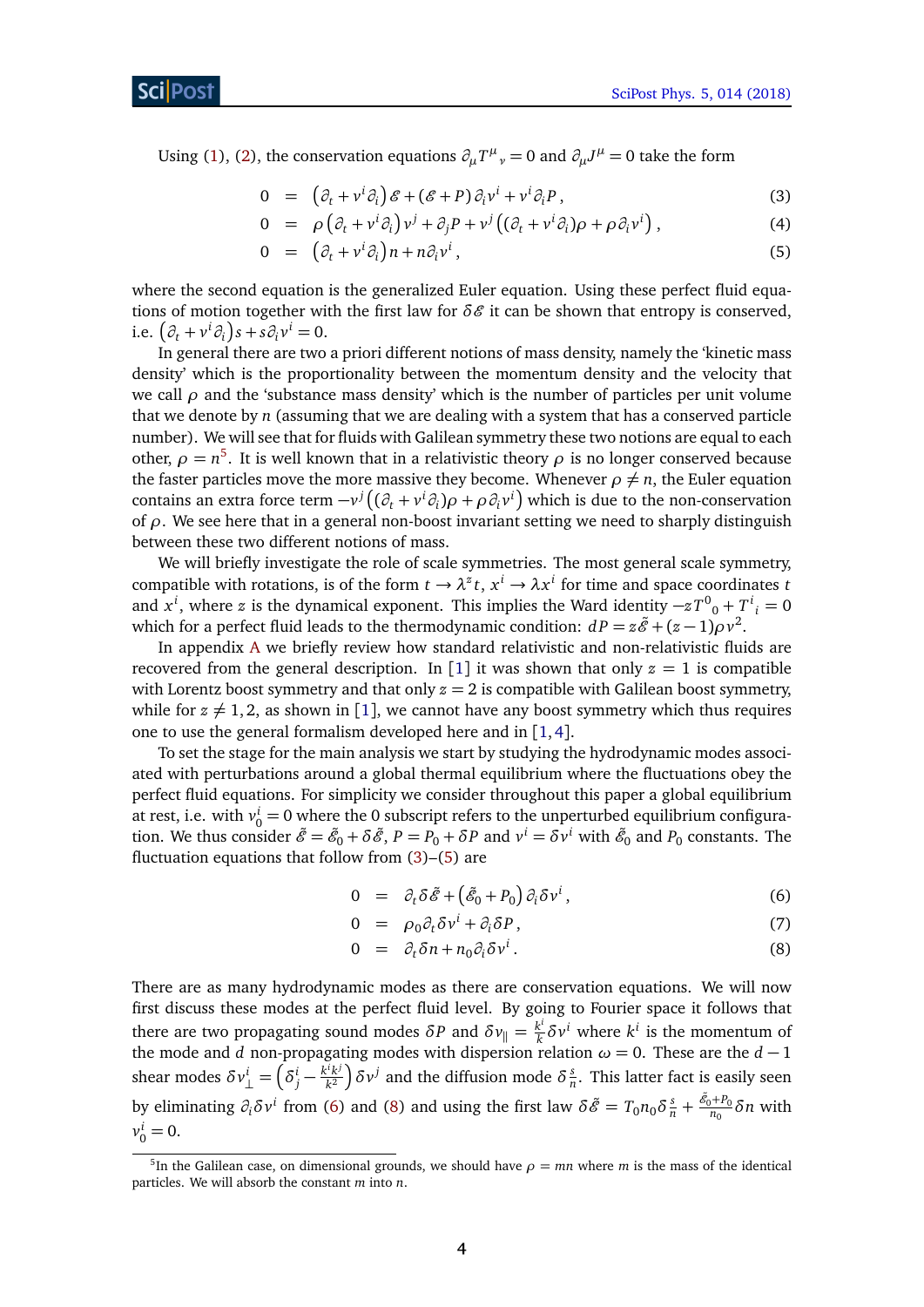The dispersion relation for the sound mode  $\delta v_{\parallel}$  is  $\omega = \pm v_s k$  and likewise for  $\delta P$ , where

$$
v_s^2 = \frac{\tilde{\mathcal{E}}_0 + P_0}{\rho_0} \left( \frac{\partial P_0}{\partial \tilde{\mathcal{E}}_0} \right)_{n_0} + \frac{n_0}{\rho_0} \left( \frac{\partial P_0}{\partial n_0} \right)_{\tilde{\mathcal{E}}_0} = \frac{n_0}{\rho_0} \left( \frac{\partial P_0}{\partial n_0} \right)_{\frac{s_0}{n_0}}
$$
(9)

is the speed of sound. The second equality follows from [\(49\)](#page-13-1) by writing  $\delta^s$  $\frac{s}{n}$  in terms of variations of *P* and *n* and isolating *δP*. When the system is scale invariant with a generic dynamical exponent *z*, which from now on we will refer to as a Lifshitz fluid, and when  $v_0^i = 0$ , we have  $dP_0 = z\tilde{\mathscr{E}}_0$ , so that the speed of sound is given by

<span id="page-5-2"></span><span id="page-5-1"></span>
$$
v_s^2 = \frac{z}{d} \frac{\tilde{\mathcal{E}}_0 + P_0}{\rho_0} \,. \tag{10}
$$

The speed of sound for perturbations around a moving global equilibrium, i.e. with  $v_0^i \neq 0$  is discussed in [[1](#page-17-1)]. In the following we will compute the corrections to all hydrodynamic modes that originate when going away from perfect fluid behaviour. For definiteness we will assume the presence of a  $U(1)$  current and associated thermodynamic variable  $n$ , but the case without *U*(1) is easily obtained by ignoring the *n*-dependence in our results.

# <span id="page-5-0"></span>**3 Hydrodynamic frame choice**

Perfect fluids describe systems in local thermodynamic equilibrium. We will now assume that there is no local equilibrium anymore. We will do so in the usual sense of performing a derivative expansion around the perfect fluid. We will work to first order in derivatives and restrict to small fluctuations in the fluid variables, deferring a more general study to [[4](#page-17-2)]. When we move away from local equilibrium we need to specify what we mean by the local fluid variables such as temperature and velocity. This is commonly known as a hydrodynamic frame choice. Once such a choice has been made one writes down the most general constitutive relations for the conserved currents as well as the entropy current. The free functions in the constitutive relations are restricted by demanding local positivity of entropy production, which requires a detailed study of the entropy current. We will perform this procedure below and consequently derive the allowed transport coefficients. We will subsequently study the effect of the new transport coefficients on the dispersion relations of the hydrodynamic modes.

The energy-momentum tensor has in general one and exactly one negative eigenvalue. We can use the associated eigenvector to provide us with a definition of the velocity that is valid at any order in the derivative expansion. The associated hydrodynamic frame is the well known Landau frame and it is defined by  $T^{\mu}{}_{\nu}u^{\nu}=-\tilde{\mathscr{E}}u^{\mu},$  where the eigenvector is parameterized as  $u^{\mu} = u^0(1, v^i)$  with  $v^i$  the velocity of the fluid and where the eigenvalue  $\tilde{\mathscr{E}}$  is the internal energy. The prefactor  $u^0$  is not fixed by this condition. The Landau frame conditions provide  $d + 1$  definitions that can be used to fix the hydrodynamic frame. We have in case of a  $U(1)$ symmetry, however,  $d + 2$  fluid variables so we need one more frame condition. This can be taken to be  $\bar{u}_{\mu}J^{\mu} = -\tilde{n} = -(u^0)^{-1}n$ . However this requires a covariant version of  $u^{\mu}$  which we have denoted as  $\bar{u}_{\mu}$ . Generally, we do not have a non-degenerate metric at our disposal to raise and lower indices. In general there seems to be no canonical choice for  $\bar{u}_{\mu}$ . For our purposes it will be convenient to choose  $\bar{u}_{\mu}$  such that  $\bar{u}_{\mu}$  obeys  $u^{\mu}\bar{u}_{\mu} = -1$  and that it is parameterized entirely in terms of  $v^i$ . This means that it has the general form  $\bar{u}_{\mu} = (u^0)^{-1}(-1 - Bv^2, Bv^i)$ . Here, both  $u^0$  and  $B$  can depend on  $v^2$ . Again,  $u^0$  is not fixed by this condition. For a relativistic fluid we take  $B = (1 - v^2)^{-1}$  and  $u^0 = (1 - v^2)^{-1/2}$  which is dictated by Lorentz covariance while for a Galilean fluid we take  $B=0$  and  $u^0=1$  as follows from Galilean covariance. At first order in perturbations the choices for *u* 0 and *B* are irrelevant. For convenience we set  $u^0 = 1$  and  $B = 0$ .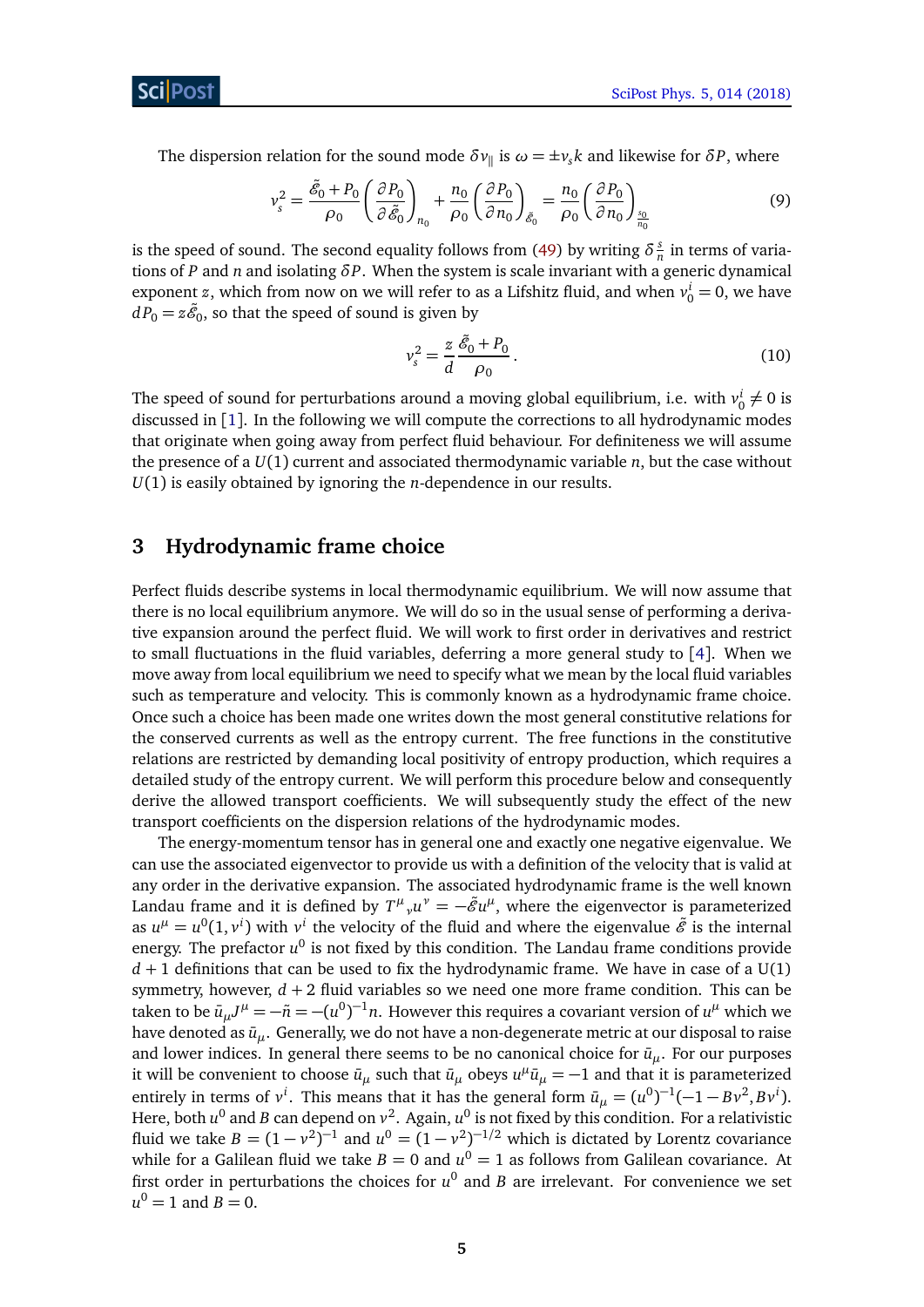# <span id="page-6-0"></span>**4 Constitutive relations**

In order to compute the hydrodynamic modes we consider a double expansion. We fluctuate around a global equilibrium at rest, i.e. with  $v_0^i = 0$  where the 0 subscript refers to the unperturbed equilibrium configuration and we restrict to terms that are up to first order in derivatives.

In the Landau frame the linearized energy-momentum tensor and charge current (assuming the presence of a  $U(1)$  current) up to first order in derivatives are given by

<span id="page-6-2"></span>
$$
T^{0}{}_{0} = -\tilde{\mathscr{E}}_{0} - \delta \tilde{\mathscr{E}}, \qquad T^{i}{}_{0} = -(\tilde{\mathscr{E}}_{0} + P_{0}) \delta v^{i}, \qquad (11)
$$

$$
T^{0}{}_{j} = \rho_{0} \delta v^{j} + T^{0}_{(1)j}, \quad T^{i}{}_{j} = (P_{0} + \delta P) \delta^{i}_{j} + T^{i}_{(1)j}, \tag{12}
$$

$$
J^{0} = n_{0} + \delta n, \qquad J^{i} = n_{0} \delta v^{i} + J_{(1)}^{i}, \qquad (13)
$$

$$
T_{(1)j}^0 = -\pi_0 \partial_t \delta v^j + T_0 (\alpha_0 + \gamma_0) \partial_j \delta \frac{\mu}{T}, \qquad (14)
$$

$$
T_{(1)j}^i = -\zeta_0 \delta_{ij} \partial_k \delta v^k - \eta_0 \left( \partial_i \delta v^j + \partial_j \delta v^i - \frac{2}{d} \delta_{ij} \partial_k \delta v^k \right), \tag{15}
$$

$$
J_{(1)}^i = (\alpha_0 - \gamma_0) \partial_t \delta v^i - T_0 \sigma_0 \partial_i \delta \frac{\mu}{T}, \qquad (16)
$$

where  $\zeta_0$ ,  $\eta_0$ ,  $\gamma_0$ ,  $\pi_0$ ,  $\alpha_0$  and  $\sigma_0$  are first order transport coefficients. We will see in the next section that there is one more transport coefficient, that we will denote by *a*, that appears in the analysis of the entropy current.

The expansion is an on-shell expansion meaning that the first order correction terms are the most general set of derivatives that are unrelated by the leading order equations of motion [\(3\)](#page-4-1)–[\(5\)](#page-4-1), which take the form

<span id="page-6-3"></span>
$$
\partial_t \delta T = -T_0 \left( \frac{\partial P_0}{\partial \tilde{\mathscr{E}}_0} \right)_{n_0} \partial_i \delta v^i, \qquad (17)
$$

$$
\partial_i \delta T = -\frac{\rho_0 T_0}{\tilde{\mathcal{E}}_0 + P_0} \partial_t \delta v^i - \frac{T_0^2 n_0}{\tilde{\mathcal{E}}_0 + P_0} \partial_i \delta \frac{\mu}{T}, \qquad (18)
$$

$$
\partial_t \delta \frac{\mu}{T} = -\frac{1}{T_0} \left( \frac{\partial P_0}{\partial n_0} \right)_{\tilde{\mathcal{E}}_0} \partial_i \delta v^i.
$$
\n(19)

This way of writing the perfect fluid equations follows from [\(57\)](#page-14-1) and the real space equivalents of equations [\(61\)](#page-14-2) and [\(62\)](#page-15-0) (obtained by replacing  $\omega$  by  $i\partial_t$  and  $k^i$  by  $-i\partial_i$ ). Hence, using the linearized leading order equations of motion we can express the derivatives of *δT* and the time derivative of  $\delta \frac{\mu}{T}$  $\frac{\mu}{T}$  in terms of derivatives of  $\delta v^i$  and the spatial derivative of  $\delta \frac{\mu}{T}$  $\frac{\mu}{T}$ . The reason we choose this set of on-shell independent derivatives is explained in appendix [B.](#page-12-0) Furthermore, the derivative expansion must be such that we allow for all terms that are consistent with *SO*(*d*) rotational symmetry which means that all derivatives transform as scalars, vectors or tensors under  $SO(d)$  and that the Ward identity  $T^i_{\;\;j}=T^j_{\;\;i}$  is obeyed.

## <span id="page-6-1"></span>**5 Entropy current and Onsager relations**

In this section we will define and construct the entropy current. The entropy current  $S^{\mu}$  consists of a canonical piece and a non-canonical piece, i.e.  $S^{\mu} = S^{\mu}_{\text{can}} + S^{\mu}_{\text{non}}$ . The canonical entropy current is defined as

$$
S_{\text{can}}^{\mu} = -\frac{1}{\tilde{T}} T^{\mu}{}_{\nu} u^{\nu} + \frac{P}{\tilde{T}} u^{\mu} - \frac{\tilde{\mu}}{\tilde{T}} J^{\mu},\tag{20}
$$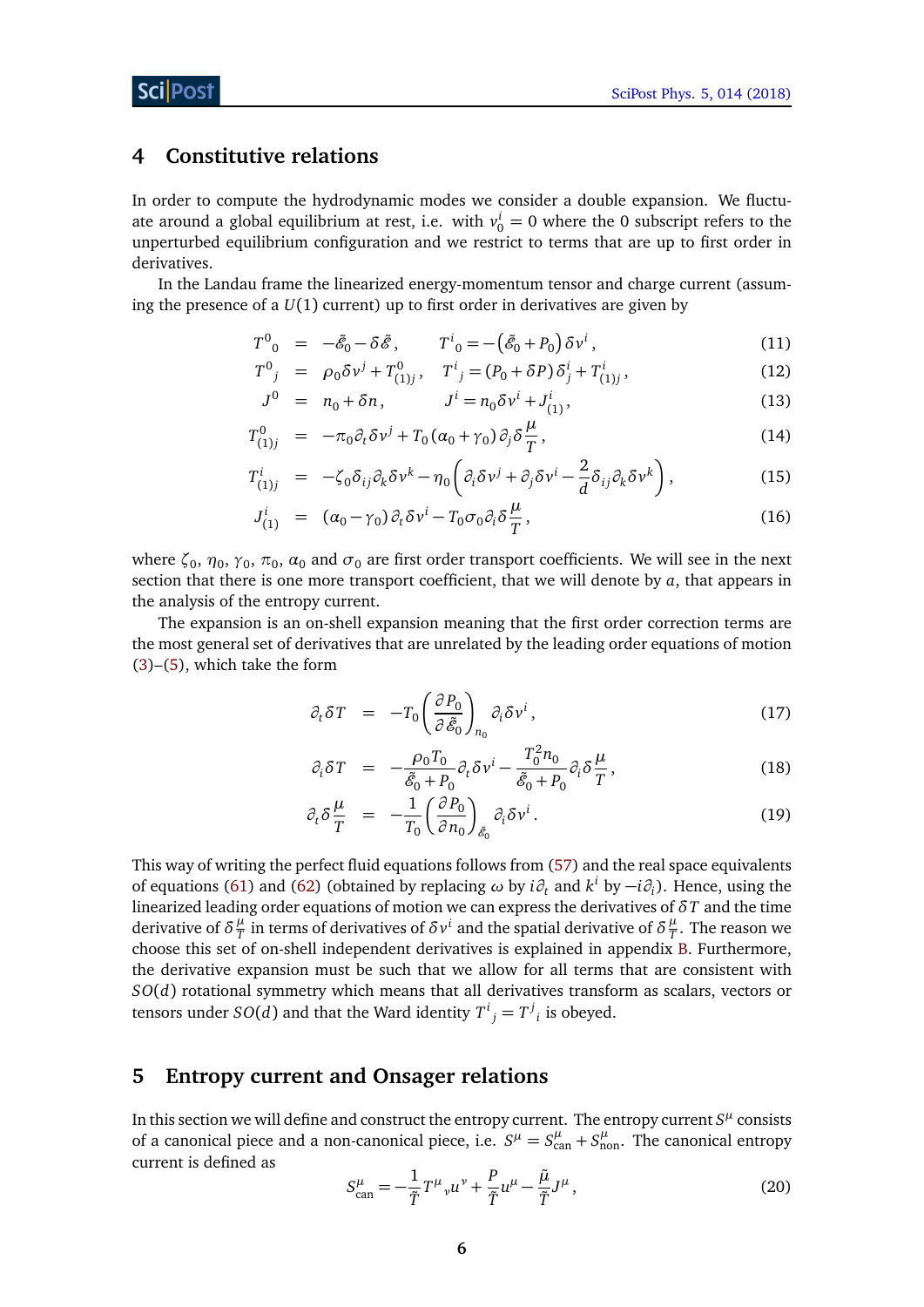### Sci Post

with  $\bar{u}_{\mu}S^{\mu}_{\text{can}} = -\tilde{s} = -(u^0)^{-1}s$ ,  $\tilde{T} = u^0T$  and  $\tilde{\mu} = u^0\mu$ . Since at the linearized order  $u^0 = 1$  the distinction between  $\tilde{T}$ ,  $\tilde{\mu}$  and  $T$ ,  $\mu$  disappears so that we drop the tildes from now on.

For a perfect fluid the canonical entropy current is  $su<sup>\mu</sup>$ . The non-canonical entropy current is the most general current constructed from the fluid variables that is at least first order in derivatives, so that it vanishes for a perfect fluid, and such that  $\partial_\mu S^\mu \geq 0$  for all fluid configurations. Using the Gibbs–Duhem relation it follows that on-shell and in any hydrodynamic frame

$$
\partial_{\mu} S_{\text{can}}^{\mu} = -\left(T^{\mu}{}_{\nu} - T_{(0)}^{\mu}{}_{\nu}\right) \partial_{\mu} \frac{u^{\nu}}{T} - \left(J^{\mu} - J_{(0)}^{\mu}\right) \partial_{\mu} \frac{\mu}{T},\tag{21}
$$

<span id="page-7-0"></span>where the (0) subscript denotes perfect fluid.

We will split the currents  $T^{\mu\nu}_{\ \nu} - T^{\mu}_{(0)\nu}$  and  $J^{\mu} - J^{\mu}_{(0)\nu}$  $\begin{bmatrix} \mu \\ (0) \end{bmatrix}$  into a dissipative and a non-dissipative part  $T^{\mu}{}_{\nu} - T^{\mu}_{(0)}{}_{\nu} = T^{\mu}_{D\nu} + T^{\mu}_{N}$  $J^{\mu}$ <sub>ND*v*</sub> and  $J^{\mu} - J^{\mu}_{(0)}$  $J_{D}^{\mu} = J_{D}^{\mu} + J_{ND}^{\mu}$ , to be defined below, where we require that the dissipative (D) and non-dissipative (ND) tensors are both symmetric in their spatial indices. Without this assumption new unphysical parameters that have no origin in the constitutive relations appear in  $\partial_\mu S^\mu$ . We define this decomposition by requiring

<span id="page-7-4"></span>
$$
\partial_{\mu} S^{\mu} = -T_{\text{D}\nu}^{\mu} \partial_{\mu} \frac{u^{\nu}}{T} - J_{D}^{\mu} \partial_{\mu} \frac{\mu}{T} \ge 0. \tag{22}
$$

This implies that the non-canonical entropy current satisfies

<span id="page-7-5"></span><span id="page-7-2"></span>
$$
\partial_{\mu} S^{\mu}_{\text{non}} = T^{\mu}_{\text{ND}\nu} \partial_{\mu} \frac{u^{\nu}}{T} + J^{\mu}_{ND} \partial_{\mu} \frac{\mu}{T}.
$$
 (23)

For linearized perturbations the divergence of the entropy current is

$$
\partial_{\mu}S^{\mu} = -\frac{1}{T}T^{i}_{(1)j}\partial_{i}\delta v^{j} - \frac{1}{T}T^{0}_{(1)j}\partial_{t}\delta v^{j} - J^{i}_{(1)}\partial_{i}\delta \frac{\mu}{T} + \partial_{\mu}S^{u}_{(1)non},
$$
\n(24)

where we used the linearized version of  $(21)$  as well as the constitutive relations  $(11)$ – $(16)$ and where  $S^{\mu}_{\alpha}$  $\mu$ <sub>(1)non</sub> is the first order correction to  $S_{\text{non}}^{\mu}$ .

In appendix [B](#page-12-0) we show that the divergence of the non-canonical entropy current is

<span id="page-7-1"></span>
$$
\partial_{\mu} S_{(1)non}^{\mu} = - \left[ T_0 a_T \left( \frac{\partial P_0}{\partial \tilde{\mathcal{E}}_0} \right)_{n_0} + \frac{a_{\frac{\mu}{T}}}{T_0} \left( \frac{\partial P_0}{\partial n_0} \right)_{\tilde{\mathcal{E}}_0} \right] \left( \partial_i \delta v^i \right)^2 + \frac{\rho_0 T_0}{\tilde{\mathcal{E}}_0 + P_0} a_T \left( \partial_t \delta v^i \right)^2 + \left[ \frac{T_0^2 n_0}{\tilde{\mathcal{E}}_0 + P_0} a_T - a_{\frac{\mu}{T}} \right] \partial_i \delta \frac{\mu}{T} \partial_t \delta v^i , \qquad (25)
$$

where  $a_T = \left(\frac{\partial a}{\partial T_c}\right)$ *∂ T*<sup>0</sup>  $\int_{\frac{\mu_0}{T_0}}$ and  $a_{\frac{\mu}{T}} =$  *∂ a ∂ µ*0 *T*0 λ *T*0 are derivatives of a single transport coefficient *a* that appears in  $S^{\mu}_{\alpha}$  $\mu$ (1)non'

Combining  $(25)$  with  $(24)$  in which we substitute the constitutive relations  $(15)$ – $(16)$  we can now impose positive entropy production. The expression  $\partial_{\mu}S^{\mu} \geq 0$  is a quadratic form on the space of derivatives  $\partial_t \delta v^j$ ,  $\partial_i \delta v^j$  and  $\partial_i \delta \frac{\mu}{T}$  $\frac{\mu}{T}.$  Demanding that the quadratic form is positive semi-definite for all fluid configurations leads to

$$
\bar{\zeta}_0 \ge 0
$$
,  $\eta_0 \ge 0$ ,  $\bar{\pi}_0 \ge 0$ ,  $\sigma_0 \ge 0$ ,  $\bar{\alpha}_0^2 \le \bar{\pi}_0 \sigma_0$ , (26)

where we defined

<span id="page-7-3"></span>
$$
\zeta_0 = \bar{\zeta}_0 + a_T T_0^2 \left( \frac{\partial P_0}{\partial \tilde{\mathscr{E}}_0} \right)_{n_0} + a_{\frac{\mu}{T}} \left( \frac{\partial P_0}{\partial n_0} \right)_{\tilde{\mathscr{E}}_0},\tag{27}
$$

$$
\pi_0 = \bar{\pi}_0 - a_T \frac{\rho_0 T_0^2}{\tilde{\mathcal{E}}_0 + P_0},\tag{28}
$$

$$
\alpha_0 = \bar{\alpha}_0 + \frac{a_T}{2} \frac{n_0 T_0^2}{\tilde{\mathcal{E}}_0 + P_0} - \frac{a_{\frac{\mu}{T}}}{2}.
$$
\n(29)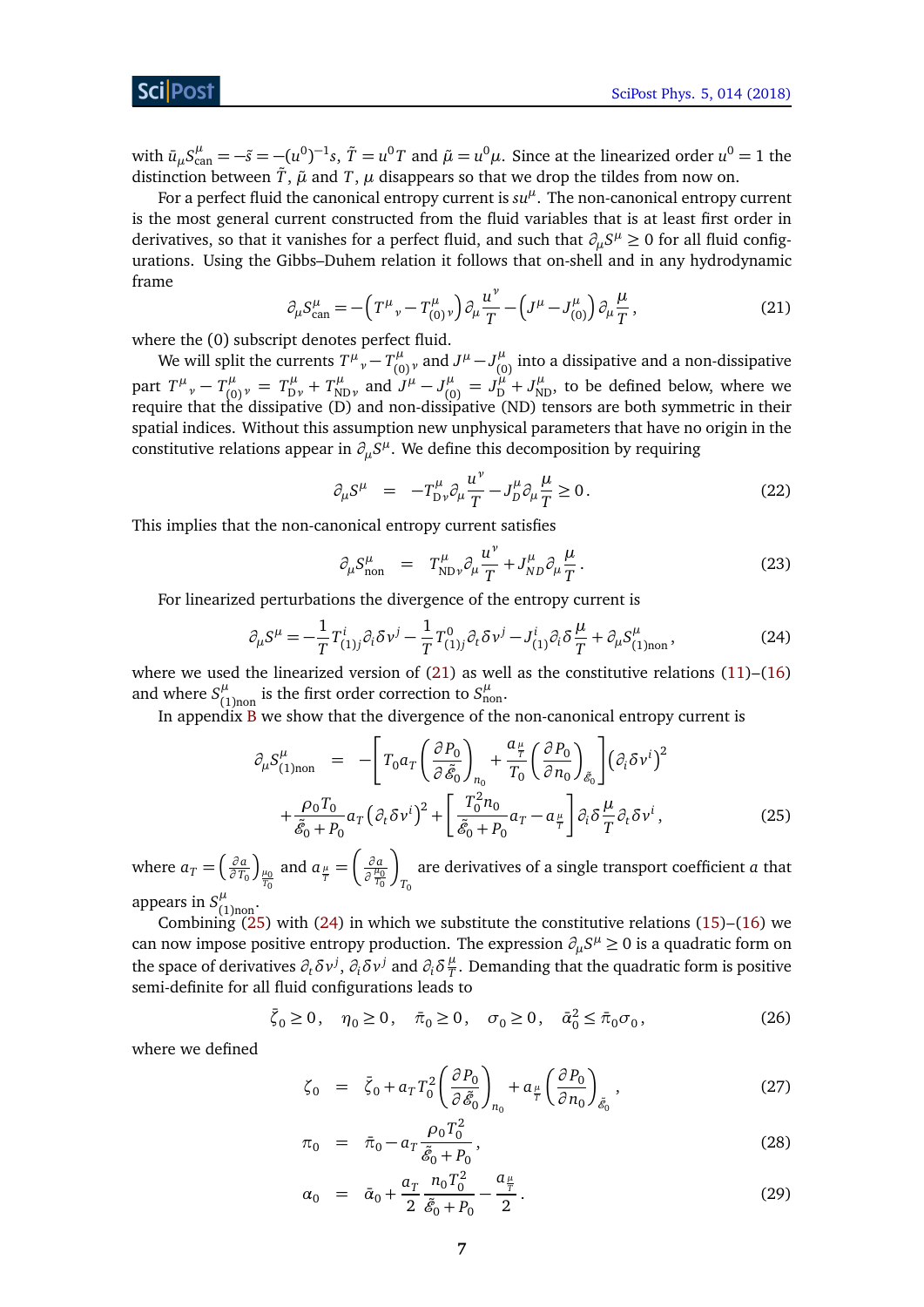We have split the coefficients into a dissipative part (the non-negative barred coefficients) and a non-dissipative part depending on  $a$ . Notice in particular that there is no constraint on  $\gamma_{0},$ appearing in [\(14\)](#page-6-2) and [\(16\)](#page-6-2), which hence does not produce entropy.

We can recover the known Lorentzian and Galilean boost invariant cases. In the Lorentzian case the momentum current is equal to the energy flux,  $T^0{}_i = -T^i{}_0$ . Equating these currents at first order in derivatives for the dissipative and non-dissipative parts separately tells us that *a* = 0 and that  $\bar{\pi}_0 = 0$  as well as  $\bar{\alpha}_0 = -\gamma_0$ . From the last inequality in [\(26\)](#page-7-3) we then find  $\bar{a}_0 = \gamma_0 = 0$ . Likewise for a Galilean invariant fluid we have that the momentum density equals the particle flux,  $T^0$ <sub>*i*</sub> =  $J^i$ . Following a similar argument we end up with  $a = 0$ ,  $\bar{\pi}_0 = -\alpha_0 + \gamma_0$  and  $\sigma_0 = -\bar{\alpha}_0 - \gamma_0$ , so that the last inequality of [\(26\)](#page-7-3) sets  $\gamma_0 = 0$ . This latter result agrees with the linearized Landau frame expressions given in [[15](#page-18-4)]. We conclude that the two coefficients  $\gamma_0$  and *a* vanish in the Lorentz and Galilean boost invariant cases.

The nature of two non-dissipative coefficients  $\gamma_0$  and *a* is rather different as we now discuss. Also it may appear puzzling that we end up with 6 transport coefficients even though we started with 5 in the constitutive relations. However in all known cases the coefficients in the non-canonical entropy current can be obtained from a hydrostatic partition function [[22,](#page-18-5) [23](#page-18-6)] and therefore also appear in new terms in the constitutive relations once we turn on non-trivial background fields. A preliminary analysis suggest that the same will happen here but we defer further details to [[4](#page-17-2)]. The nature of  $\gamma_0$  can be made more precise by invoking the Onsager theorem which holds when the underlying theory of which we are making a fluid approximation is time reversal symmetric [[24](#page-18-7)]. The Onsager theorem states that in this case the currents and the derivatives  $\partial_t \delta v^j$ ,  $\partial_i \delta v^{\bar{j}}$  and  $\partial_i \delta \frac{\mu}{T}$  $\frac{\mu}{T}$  appearing in  $\partial_\mu S^\mu$  at the linearized level are related via a constant symmetric matrix. Different tensor structures do not mix and in our case the only tensors that do not automatically obey the Onsager theorem are the vectors. Hence we can focus on the 2 currents  $T_p^0$  $D^{0}_{D(1)i}$  and  $J^{i}_{I}$  $\sum_{D(1)}^{L}$  appearing on the right hand side of [\(22\)](#page-7-4). Their constitutive relations can be expressed as

$$
\begin{pmatrix}\nT_{D(1)i}^0 \\
J_{D(1)}^i\n\end{pmatrix} = \begin{pmatrix}\n-\bar{\pi}_0 & \bar{\alpha}_0 + \gamma_0 \\
\bar{\alpha}_0 - \gamma_0 & -\sigma_0\n\end{pmatrix} \begin{pmatrix}\n\partial_t \delta v^i \\
T_0 \partial_i \delta \frac{\mu}{T}\n\end{pmatrix}.
$$
\n(30)

By the Onsager theorem this 2 by 2 matrix must be symmetric. This tells us that  $\gamma_0 = 0$  for systems with time reversal symmetry. The coefficient  ${\gamma}_0$  is an example of what is called Berry transport in [[25](#page-18-8)] which describes non-dissipative out of equilibrium transport $^6$  $^6$ .

We thus find 5 dissipative transport coefficients, which, as we will see, can be split into two viscosities  $\bar{\zeta}_0$  and  $\eta_0$  and three conductivities  $\bar{\pi}_0$ ,  $\bar{\alpha}_0$  and  $\sigma_0$ . On top of that there is 1 non-dissipative transport coefficient *a*. Next we will study their effect on the hydrodynamic modes.

# <span id="page-8-0"></span>**6 Hydrodynamic modes**

In order to study the dispersion relation for the hydrodynamic modes we analyzed the equations of motion  $\partial_\mu T^\mu{}_\nu = 0$  and  $\partial_\mu J^\mu = 0$  coming from [\(11\)](#page-6-2)–[\(16\)](#page-6-2) in appendix [D](#page-14-0) (using results from appendix [C\)](#page-13-0). Equation [\(57\)](#page-14-1) generalizes the linearized perturbations of the Navier–Stokes equations to the case without any boost symmetry. The main result relevant here is expressed in equations [\(67\)](#page-16-1)–[\(69\)](#page-16-1) together with [\(60\)](#page-14-3) which describe the fluctuations of  $\delta v_{\perp}^i, \delta v_{\parallel}, \delta P$  and  $\delta \frac{s}{n}$  $\frac{s}{n}$ .

Since we work up to first order in derivatives we can solve for the eigenfrequencies of these equations using a dispersion relation of the form  $\omega = c_1 k - i c_2 k^2 + \mathcal{O}(k^3)$  with  $c_1$  and  $c_2$  real.

<span id="page-8-1"></span><sup>&</sup>lt;sup>6</sup>We thank Kristan Jensen for pointing this out to us.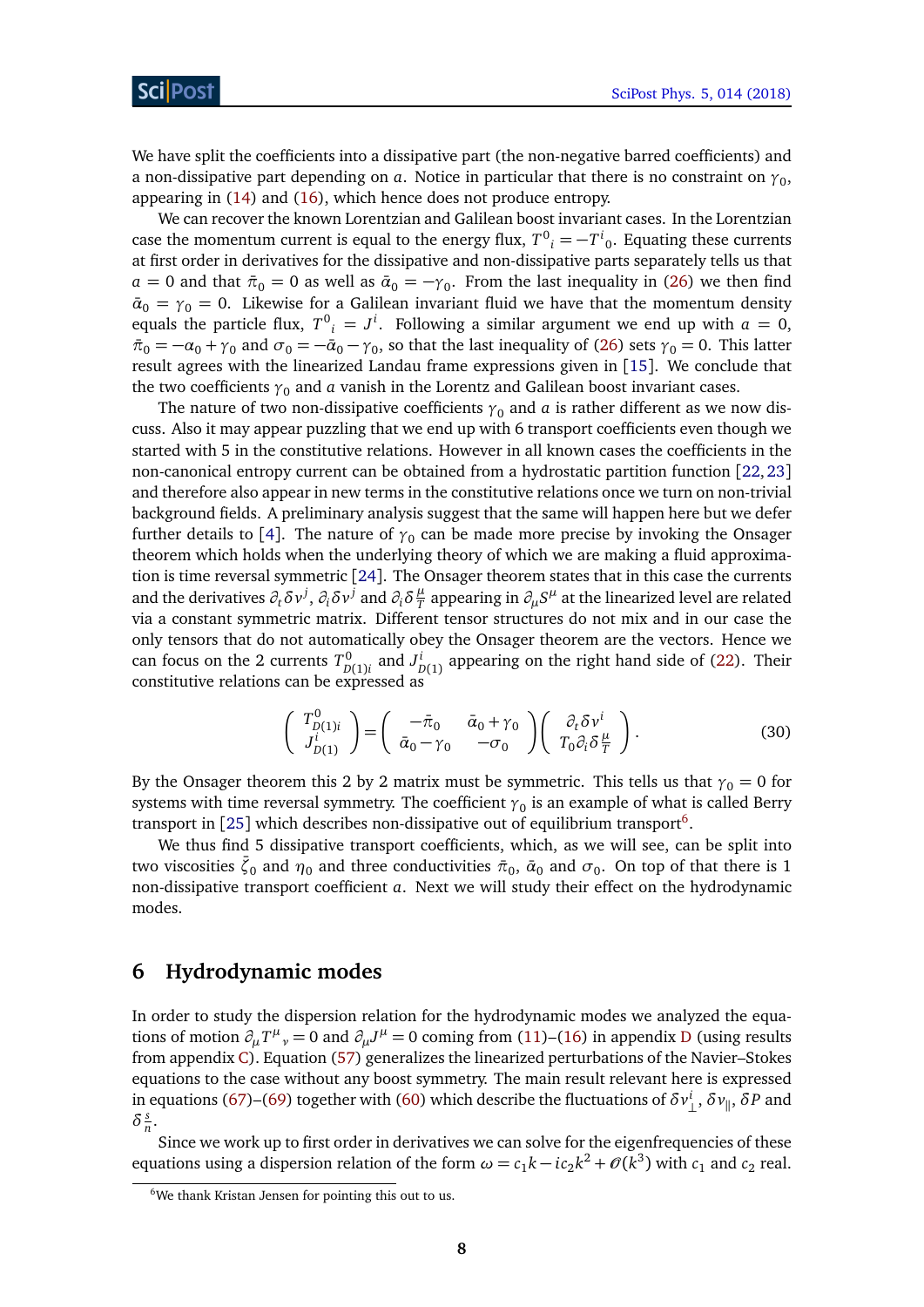The eigenfrequencies of the equations for  $\delta v_{\perp}^i$ ,  $\delta v_{\parallel}$ ,  $\delta P$  and  $\delta \frac{s}{\hbar}$  $\frac{s}{n}$  are commonly referred to as the shear, sound and diffusion modes and their dispersion relations and multiplicities up to first order for general non-boost invariant hydrodynamicsx are given by

<span id="page-9-0"></span>
$$
\omega_{\text{shear}} = -i \frac{\eta_0}{\rho_0} k^2, \qquad \text{with multiplicity } d - 1,
$$
 (31)

$$
\omega_{\text{sound}} = \pm v_s k - i \Gamma k^2, \qquad \text{with multiplicity 2,} \tag{32}
$$

$$
\omega_{\text{diff}} = -i \frac{(\tilde{\mathcal{E}}_0 + P_0)^2}{n_0^3 T_0 c_P} \sigma_0 k^2, \quad \text{with multiplicity 1,}
$$
 (33)

where  $c_p$  is the specific heat at constant pressure defined in the second equation of  $(51)$ . One sound mode and the diffusion mode are each one particular linear combination of  $\delta v_{\parallel}$  and  $\delta \frac{s}{n}$ *n* . Furthermore *Γ* is the sound attenuation constant given by

<span id="page-9-1"></span>
$$
\Gamma = \frac{1}{2\rho_0 v_s^2} \left[ \left[ \bar{\zeta}_0 + \frac{2}{d} (d - 1) \eta_0 \right] v_s^2 + \bar{\pi}_0 v_s^4 + \sigma_0 \left( \left( \frac{\partial P_0}{\partial n_0} \right)_{\tilde{\mathcal{E}}_0} \right)^2 + 2 \bar{\alpha}_0 v_s^2 \left( \frac{\partial P_0}{\partial n_0} \right)_{\tilde{\mathcal{E}}_0} \right].
$$
 (34)

This expression follows from [\(70\)](#page-16-2) where we used that

$$
\zeta_0 + \pi_0 v_s^2 + 2\alpha_0 \left(\frac{\partial P_0}{\partial \tilde{\mathcal{E}}_0}\right)_{n_0} = \bar{\zeta}_0 + \bar{\pi}_0 v_s^2 + 2\bar{\alpha}_0 \left(\frac{\partial P_0}{\partial \tilde{\mathcal{E}}_0}\right)_{n_0}.
$$
 (35)

This equation tells us, as expected, that the non-dissipative coefficient *a* appearing in  $S^{\mu}_{\epsilon}$ (1)non does not contribute to the attenuation of the sound mode.

From [\(68\)](#page-16-1) we see that  $\frac{(\tilde{\mathscr{E}}_0 + P_0)^2}{n^3 T_c}$  $\frac{\mathscr{E}_0 + P_0}{n_0^3 T_0 c_P} \sigma_0$  is a diffusion constant for the diffusion of  $\delta \frac{S}{r}$  $\frac{s}{n}$ , the entropy per particle (or charge). The constant  $\sigma_0$  is the associated charge or particle conductivity depending on whether the  $U(1)$  current  $J^{\mu}$  describes charge or particle conservation. From the condition of positive entropy production [\(26\)](#page-7-3) we see that order  $k^2$  terms in  $\omega_\mathrm{shear}$  and  $ω$ <sub>diff</sub> have a negative imaginary part so these are damping terms. In appendix [E](#page-16-0) we show that this is also true for the sound attenuation constant *Γ* .

Equation [\(74\)](#page-17-0) allows us to define the thermal conductivity  $\kappa_0$  via

$$
\partial_{\mu}S^{\mu} = \kappa_0 \frac{1}{T_0^2} (\partial_i \delta T)^2 + \dots,
$$
\n(36)

where the dots contain terms with spatial derivatives of  $\delta \frac{\mu}{T}$  $\frac{\mu}{T}$  and  $\delta v^i$ . It then follows from [\(74\)](#page-17-0) that the thermal conductivity is proportional to the transport coefficient  $\bar{\pi}_0$  via

$$
\kappa_0 = \frac{(\tilde{\mathcal{E}}_0 + P_0)^2}{\rho_0^2 T_0} \bar{\pi}_0.
$$
\n(37)

We have thus established that  $\bar{\pi}_0$  and  $\sigma_0$  are thermal and charge/particle conductivity, respectively. Since  $\bar{a}_0$  appears in the same conductivity matrix [\(73\)](#page-16-3) and since, due to the inequality  $\bar{\alpha}_0^2 \le \bar{\pi}_0 \sigma_0$ , it is nonzero only when  $\bar{\pi}_0$  and  $\sigma_0$  are both nonzero we will refer to it as the thermo-charge or thermo-particle conductivity.

In both the Lorentzian and Galilean cases the expressions for  $\omega_{shear}$ ,  $\omega_{sound}$  and  $\omega_{diff}$  agree with textbook results [[26,](#page-18-9) [27](#page-18-10)]. In the case of a Lorentz invariant system we have, due to the equality of momentum density and energy flux, that  $\bar{\pi}_0 = \bar{\alpha}_0 = a = 0$  and  $\rho_0 = \tilde{\mathscr{E}}_0 + P_0$ , so that

$$
\Gamma_{\text{Lor}} = \frac{1}{2(\tilde{\mathcal{E}}_0 + P_0)} \left[ \zeta_0 + \frac{1}{d} (d - 1) \eta_0 \right] + \frac{\sigma_0}{2(\tilde{\mathcal{E}}_0 + P_0) v_s^2} \left( \left( \frac{\partial P_0}{\partial n_0} \right)_{\tilde{\mathcal{E}}_0} \right)^2. \tag{38}
$$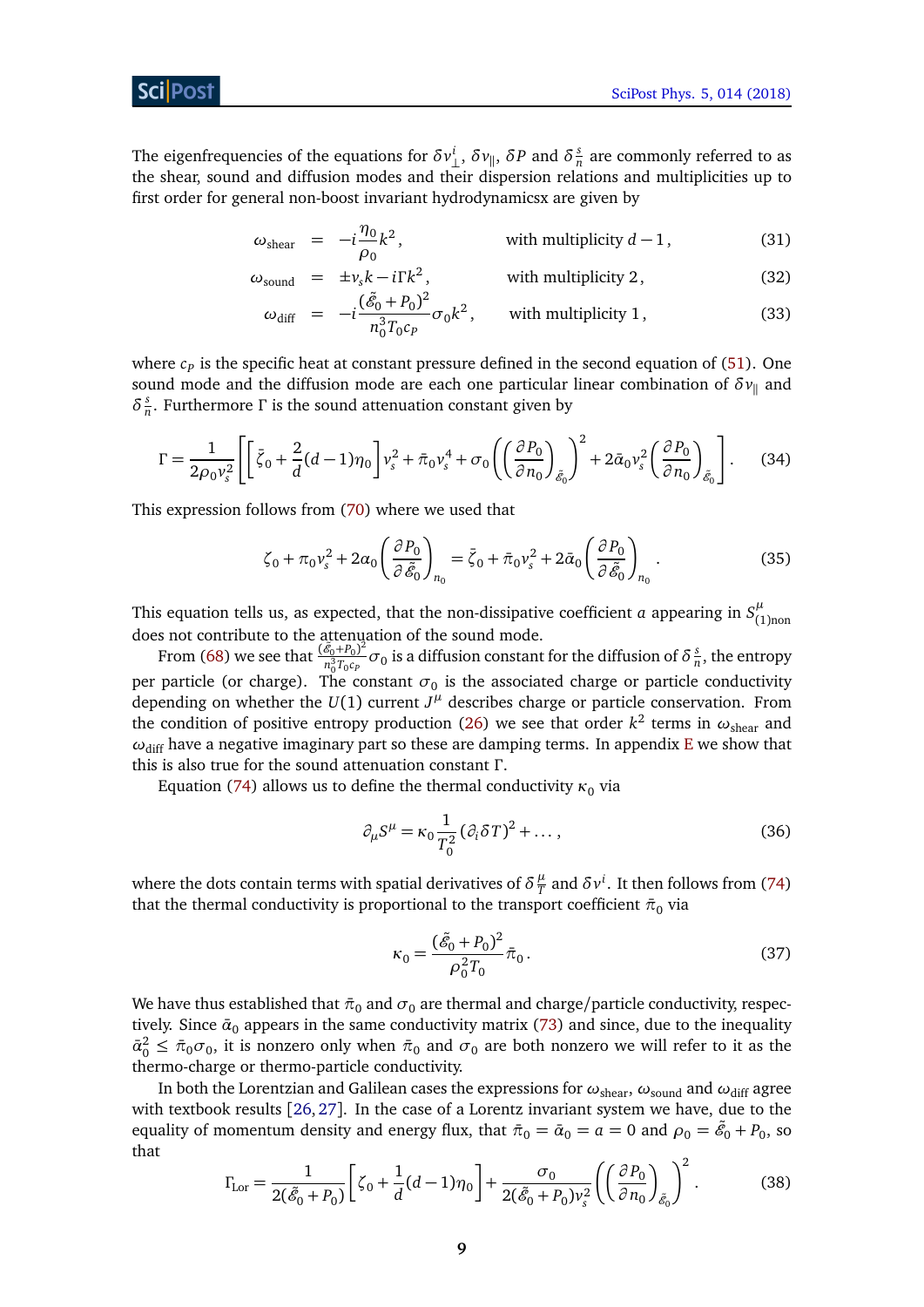In the case of a Galilean invariant system we have that the momentum density equals the mass flux from which we conclude that  $\bar{\pi}_0 = -\bar{\alpha}_0 = \sigma_0$ ,  $a = 0$  and of course  $\rho_0 = n_0$ . In this case, with the help of [\(55\)](#page-14-4), we can write *Γ* (for any arbitrary equation of state  $P_0 = P_0(\tilde{\mathscr{E}}_0, n_0)$ ) as the well-known result

$$
\Gamma_{\text{Gal}} = \frac{1}{2} \frac{\zeta_0}{n_0} + \frac{1}{d} (d-1) \frac{\eta_0}{n_0} + \frac{1}{2} \frac{\kappa_0}{n_0} \left( \frac{1}{c_V} - \frac{1}{c_P} \right). \tag{39}
$$

An important application of our results concerns Lifshitz hydrodynamics in which we have a Lifshitz scale symmetry with a dynamical exponent *z*. We have seen that fluids with  $z \neq 1, 2$  cannot be boost invariant. When there is a scale symmetry we have (for  $v_0^i = 0$ ) that  $P_0 = P_0(\tilde{\mathscr{E}}_0)$  so that  $\Big(\frac{\partial P_0}{\partial n_0}\Big)$ *∂ n*<sup>0</sup> λ  $_{\tilde{\mathscr{E}}_0}=0$ . Furthermore, scale invariance implies that the bulk viscosity  $\bar{\zeta}_0$  vanishes as well as the non-dissipative coefficient *a* (which follows from demanding that  $T_{\rm Dj}^i$  and  $T_{\rm NDj}^i$  are both traceless), so that the expression for *Γ* for a Lifshitz invariant system with or without a  $U(1)$  current simplifies to the novel expression

$$
\Gamma_{\text{Lif}} = \frac{1}{d}(d-1)\frac{\eta_0}{\rho_0} + \frac{1}{2}\frac{\bar{\pi}_0}{\rho_0}v_s^2 = \frac{1}{d}(d-1)\frac{\eta_0}{\rho_0} + \frac{z}{2d}\frac{\tilde{\mathscr{E}}_0 + P_0}{\rho_0^2}\bar{\pi}_0,\tag{40}
$$

where in the second equality we used [\(10\)](#page-5-1). By measuring the speed of sound  $v<sub>s</sub>$  and the attenuation of the shear mode [\(31\)](#page-9-0) we can determine  $\frac{\bar{\pi}_0}{\rho_0}$  by measuring the attenuation Γ of the sound mode.

## <span id="page-10-0"></span>**7 Discussion**

In a Galilean fluid the thermal conductivity  $\kappa_0$  is proportional to  $\sigma_0$  and is thus related to the diffusion of  $\delta \frac{s}{n}$  $\frac{s}{n}$ , the entropy per unit mass or particle. In a relativistic fluid the thermal conductivity  $\kappa_0$  vanishes. What we have shown is that in general, when there are no boosts present, the thermal conductivity can be any positive number independent of the diffusion constant (which is proportional to  $\sigma_0$ ). In fact even when there is no  $U(1)$  current, so that  $n = \mu = 0$ , the fluid can still have a non-vanishing  $\kappa_0$ .

It is well known that sound attenuation in a conformal fluid is entirely controlled by the shear viscosity. An important difference between conformal and Lifshitz fluids is that in the latter case we see an additional contribution to the sound attenuation due to the non-vanishing of κ<sub>0</sub>.

We have seen that for a generic non-boost invariant fluid there are 5 dissipative and 1 non-dissipative transport coefficients<sup>[7](#page-10-1)</sup>. The 5 dissipative coefficients are  $\bar{\zeta}_0$  (bulk viscosity),  $\eta_0$ (shear viscosity),  $\bar{\pi}_0 \propto \kappa_0$  (thermal conductivity),  $\sigma_0$  (charge or particle conductivity which is proportional to the charge or particle diffusion constant),  $\bar{a}_0$  (thermo-charge or thermoparticle conductivity which is nonzero only when  $\bar{\pi}_0$  and  $\sigma_0$  are nonzero since  $\bar{\alpha}_0^2 \leq \bar{\pi}_0 \sigma_0$ ) and the non-dissipative coefficient *a*. It would be interesting to see if we can understand the presence of *a* by constructing the hydrostatic partition function [[22,](#page-18-5) [23](#page-18-6)] up to first order in derivatives.<sup>[8](#page-10-2)</sup> After imposing scale invariance the  $5+1$  coefficients get reduced to 4 dissipative and 0 non-dissipative transport coefficients because scale invariance requires  $\bar{\zeta}_0 = a = 0$ . In the absence of a  $U(1)$  current this is further reduced to 2 dissipative transport coefficients ( $\eta_0$ ) and  $\bar{\pi}_0$ ).

In [[4](#page-17-2)] we will study the general properties of all first order transport coefficients and not just those that survive after restricting ourselves to small fluctuations around a fluid at rest.

<span id="page-10-1"></span> $7$ When the theory of which we are making a fluid approximation is not time reversal invariant there is a second non-dissipative transport coefficient that we denoted by  ${\gamma}_0.$ 

<span id="page-10-2"></span> $8$ The leading order hydrostatic partition function for general perfect fluids is given in [[1](#page-17-1)].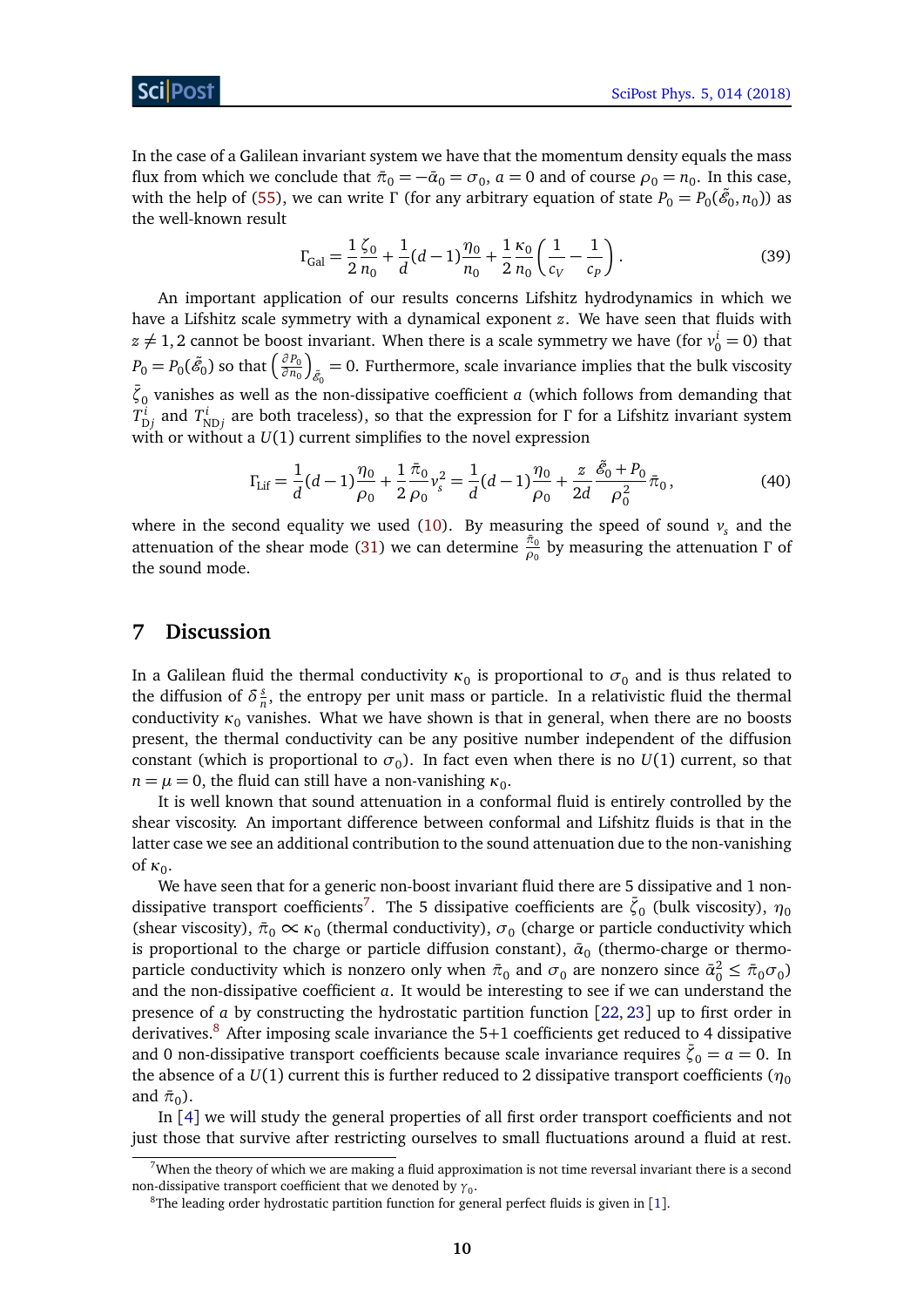This will give rise to a generalization of the Navier–Stokes equation for systems without boost symmetries. For applications to systems with spontaneous symmetry breaking without boost symmetries it would be very worthwhile to generalize our discussion to include superfluids. It would furthermore be interesting to consider non-boost invariant analogues of the fluid approach to magnetohydrodynamics developed in [[28,](#page-18-11)[29](#page-19-0)].

Finally, it would be interesting to study the properties of the first order transport terms in holographic realizations of systems with Lifshitz thermodynamics such as in [[30–](#page-19-1)[34](#page-19-2)] and to see if they obey any universal properties such as the *η/s* bound derived for holographic systems dual to strongly coupled conformal fluids in [[35](#page-19-3)] (in this connection see also [[16,](#page-18-12)[17,](#page-18-13)[36,](#page-19-4)[37](#page-19-5)]). More generally, it would be important to develop a full-fledged fluid/gravity correspondence for Lifshitz systems, in analogy with the conformal relativistic [[38,](#page-19-6) [39](#page-19-7)] and non-relativistic  $(z = 2$  Schrödinger) case  $[10-13]$  $[10-13]$  $[10-13]$ .

#### **Acknowledgements.**

We thank Alexander Abanov, Jay Armas, Blaise Goutéraux, Elias Kiritsis, Koenraad Schalm, Henk Stoof and Lárus Thorlacius for useful discussions. We especially thank Sašo Grozdanov and Kristan Jensen for careful reading of this manuscript and for the many useful discussions. All the authors thank Nordita for hospitality and support during the 2016 workshop "Black Holes and Emergent Spacetime". The work of NO is supported in part by the project "Towards a deeper understanding of black holes with non-relativistic holography" of the Independent Research Fund Denmark (grant number DFF-6108-00340). JH and NO gratefully acknowledge support from the Simons Center for Geometry and Physics, Stony Brook University at which some of the research for this paper was performed during the 2017 workshop "Applied Newton-Cartan Geometry". JH acknowledges hospitality of the Niels Bohr Institute and NO acknowledges hospitality of the Universities of Amsterdam and Utrecht during part of this work. This work was further supported by the Netherlands Organisation for Scientific Research (NWO) under the VICI grant 680-47-603, and the Delta-Institute for Theoretical Physics (D-ITP) that is funded by the Dutch Ministry of Education, Culture and Science (OCW).

# <span id="page-11-0"></span>**A Boost invariant perfect fluids**

We briefly discuss how standard Lorentz and Galilean invariant situations are recovered from the general perfect fluid defined in section [2.](#page-3-0) For relativistic fluids we have the Lorentz boost Ward identity  $T^i{}_0 = -T^0{}_i$ , so that  $\rho = \mathscr{E} + P = \gamma^2(\tilde{\mathscr{E}} + P)$ , where  $\gamma = (1 - \nu^2)^{-1/2}$  is the Lorentz contraction factor. We redefine  $T = \gamma^{-1}\tilde{T}$ ,  $s = \gamma \tilde{s}$ ,  $\mu = \gamma^{-1}\tilde{\mu}$  and  $n = \gamma \tilde{n}$ , so that we recover the standard thermodynamic relations  $\tilde{\mathscr{E}} + P = \tilde{T}\tilde{s} + \tilde{\mu}\tilde{n}$  and  $\delta\tilde{\mathscr{E}} = \tilde{T}\delta\tilde{s} + \tilde{\mu}\delta\tilde{n}$ . In other words we have succeeded in removing the dependence of the equation of state  $P = P(\tilde{T}, \tilde{\mu})$  on  $v^2$ , as expected in a boost invariant setting. This independence of *P* on  $v^2$  is only compatible with scale invariance if we set  $z = 1$  in agreement with the known fact that we can only add scale symmetries to the Poincaré algebra for  $z = 1$ .

For non-relativistic Galilean fluids the boost Ward identity reads  $T^0_{\;\;i}=J^i$  which implies  $\rho = n$ . If we define  $\hat{\mathscr{E}} = \tilde{\mathscr{E}} + \frac{1}{2}$  $\frac{1}{2}nv^2$  and  $\hat{\mu} = \mu + \frac{1}{2}$  $\frac{1}{2}v^2$ , it follows that  $\hat{\mathscr{E}} = Ts - P + \hat{\mu}n$  and  $\delta \hat{\mathcal{E}} = T \delta s + \hat{\mu} \delta n$ , where  $\hat{\mathcal{E}}$  is the internal energy. In this case the scale Ward identity can be written as  $dP = z\hat{E} + \frac{z-2}{2}$  $\frac{-2}{2}nv^2$ . Since *P* is a function of only *T* and  $\hat{\mu}$  and since  $s = \left(\frac{\partial P}{\partial T}\right)^2$  $\left(\frac{\partial P}{\partial T}\right)_{\hat{\mu}}$  and *n* =  $\left(\frac{\partial P}{\partial \hat{\mu}}\right)$ *∂ µ*ˆ *T* and because  $\hat{\mathscr{E}} = \hat{\mathscr{E}}(s, n)$  it follows that the combination  $(dP - z\hat{\mathscr{E}})/n$  is a function of only *T* and  $\hat{\mu}$  and not of  $v^2$ . We conclude that this is compatible with scale symmetries only for  $z = 2$ . On an algebraic level, in the case of the Bargmann algebra, we can add scale symmetries with general *z* leading to the Schrödinger algebra with general *z*. We thus see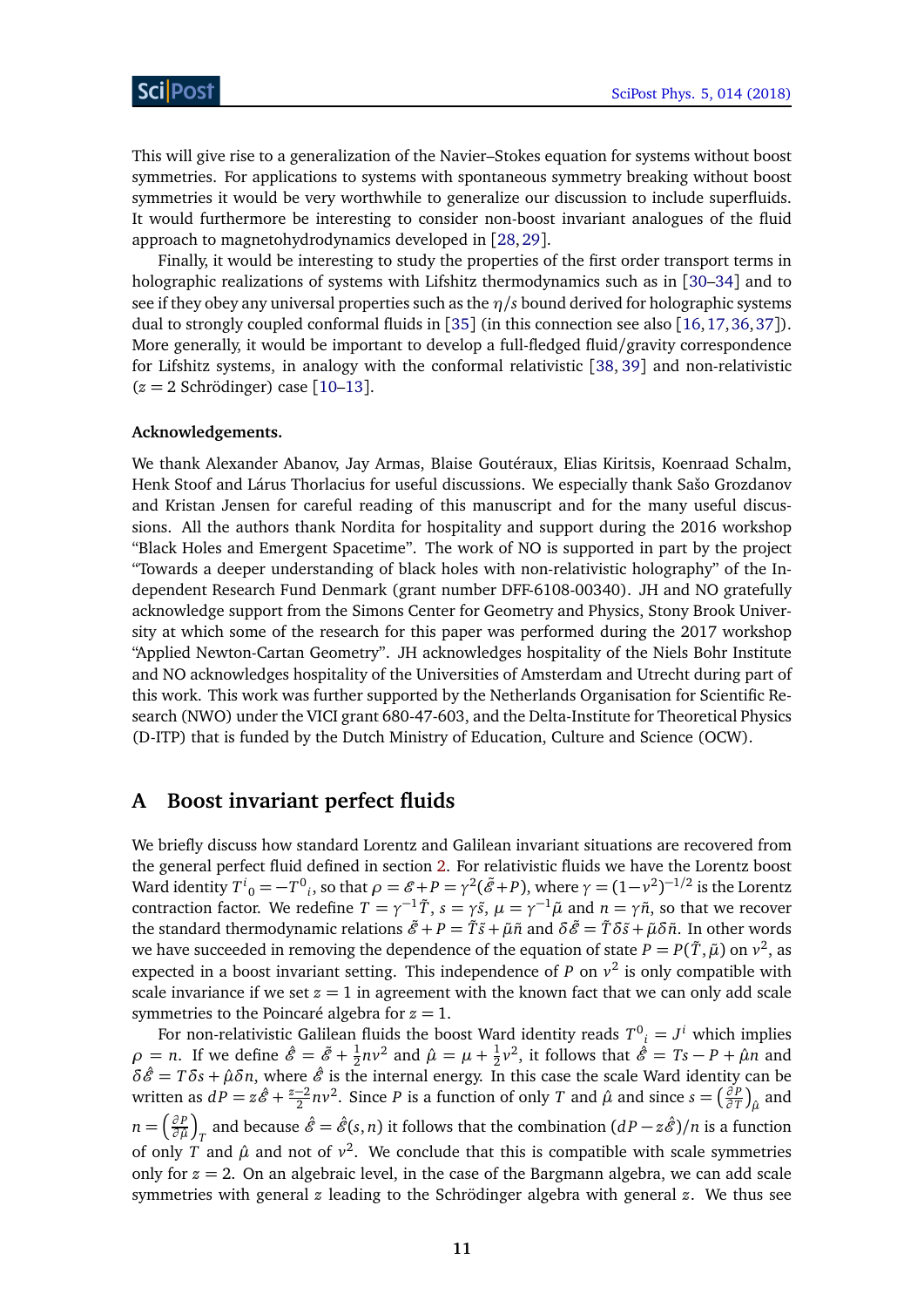that we cannot form a perfect fluid with  $z \neq 2$ . Conversely, this means that whenever we are dealing with a physical system that is scale invariant with a dynamical exponent  $z \neq 1, 2$ , and that allows for a fluid description, we need to use the formalism of non-boost invariant fluid dynamics developed here and in [[1,](#page-17-1)[4](#page-17-2)].

# <span id="page-12-0"></span>**B Non-canonical entropy current**

In this appendix we will consider the constitutive relation for the non-canonical entropy current. We see that the first three terms on the right hand side of [\(24\)](#page-7-2) are second order in perturbations. The ansatz for the non-canonical entropy current must therefore be written up to first order in derivatives and up to second order in fluctuations and is parameterized by

$$
S_{(1)non}^{0} = a_1 \partial_i \delta v^i + a_2 \delta v^i \partial_t \delta v^i + a_3 \delta v^i \partial_i \delta \frac{\mu}{T}, \qquad (41)
$$

$$
S_{(1)non}^{i} = b_{1}\partial_{t}\delta v^{i} + b_{2}\delta v^{j}\partial_{i}\delta v^{j} + b_{3}\delta v^{j}\partial_{j}\delta v^{i} + b_{4}\delta v^{i}\partial_{j}\delta v^{j} + b_{5}\partial_{i}\delta \frac{\mu}{T}, \qquad (42)
$$

where the coefficients depend at most linearly on the fluctuations  $\delta T$  and  $\delta \frac{\mu}{T}$  $\frac{\mu}{T}$ .

When writing down the constitutive relations for the conserved current we chose to work with the on-shell independent set of derivatives  $\partial_t\delta v^j,$   $\partial_i\delta v^j$  and  $\partial_i\delta\frac{\mu}{T}$  $\frac{\mu}{T}$ . The reason for this particular choice of derivatives is because these are the derivatives that appear in the divergence of the canonical part of the entropy current [\(24\)](#page-7-2). In this way when expanding the conserved currents in derivatives of  $\partial_t \delta v^j$ ,  $\partial_i \delta v^j$  and  $\partial_i \delta \frac{\mu}{T}$  we do not have to explicitly use the leading order equations of motion to convert from one set of derivatives to another. This is particularly advantageous when going beyond leading order perturbations [[4](#page-17-2)]. This advantage does not apply to the non-canonical part of the entropy current  $\partial_\mu S^\mu_{ij}$  $\binom{\mu}{1}$ <sub>non</sub> [\(24\)](#page-7-2) because it involves the derivatives  $\partial_t \delta T$ ,  $\partial_i \delta T$  and  $\partial_t \delta \frac{\mu}{T}$  $\frac{\mu}{T}$  that need to be converted into the set  $\partial_t \delta v^j$ ,  $\partial_i \delta v^j$  and  $\partial_i \delta \frac{\mu}{T}$ *T* with the help of the leading order equations of motion.

The divergence  $\partial_\mu S^\mu_{(1)}$  $\mu$ <sub>(1)non</sub> contains terms that are of the form  $\mathcal{O}(\partial^2)$  that can never be non-negative and terms that are of the form  $\mathcal{O}(\partial)\mathcal{O}(\partial)$ . Since the first three terms in [\(24\)](#page-7-2) only contain terms of the latter form we must demand that  $\partial_\mu S^\mu_{\mu\nu}$  $\int_{(1)$ non only contains products of first order derivatives and no genuine second order derivatives. This leads to  $a_1 = -b_1$ ,  $a_2 = a_3 = b_2 = b_5 = 0$  and  $b_3 = -b_4$ , so that

$$
\partial_{\mu} S_{(1) non}^{\mu} = \partial_t a_1 \partial_i \delta v^i - \partial_i a_1 \partial_t \delta v^i + b_3 \left( \partial_i \delta v^j \partial_j \delta v^i - \partial_i \delta v^i \partial_j \delta v^j \right). \tag{43}
$$

The coefficient  $b_3$  must be zero because otherwise we cannot fulfil [\(23\)](#page-7-5) with  $T_{\rm N}^\mu$ <sup>ιμ</sup><br><sub>NDν</sub> symmetric in its spatial indices. We will rename  $a_1 = a$  and to first order in fluctuations it is expanded as  $a = a_0 + a_T \delta T + a_{\frac{\mu}{T}} \delta \frac{\mu}{T}$  where  $a_T = \left(\frac{\partial a_T}{\partial T_t}\right)$ *∂ T*<sup>0</sup>  $\int_{\frac{\mu_0}{T_0}}$ and  $a_{\frac{\mu}{T}} =$  *∂ a ∂ µ*0 *T*0 λ *T*0 and where the constant  $a_0$  is unphysical because it does not appear in  $\partial_\mu S^\mu_{\mu\nu}$  $\int_{(1)$ <sub>non</sub>. Using [\(17\)](#page-6-3) to eliminate derivatives of  $\delta T$ and time derivatives of  $\delta \frac{\mu}{T}$  we obtain

$$
\partial_{\mu} S_{(1)non}^{\mu} = - \left[ T_0 a_T \left( \frac{\partial P_0}{\partial \tilde{\mathscr{E}}_0} \right)_{n_0} + \frac{a_{\frac{\mu}{T}}}{T_0} \left( \frac{\partial P_0}{\partial n_0} \right)_{\tilde{\mathscr{E}}_0} \right] \left( \partial_i \delta v^i \right)^2 + \frac{\rho_0 T_0}{\tilde{\mathscr{E}}_0 + P_0} a_T \left( \partial_t \delta v^i \right)^2 + \left[ \frac{T_0^2 n_0}{\tilde{\mathscr{E}}_0 + P_0} a_T - a_{\frac{\mu}{T}} \right] \partial_i \delta \frac{\mu}{T} \partial_t \delta v^i.
$$
(44)

This is used in the main text to derive [\(25\)](#page-7-1).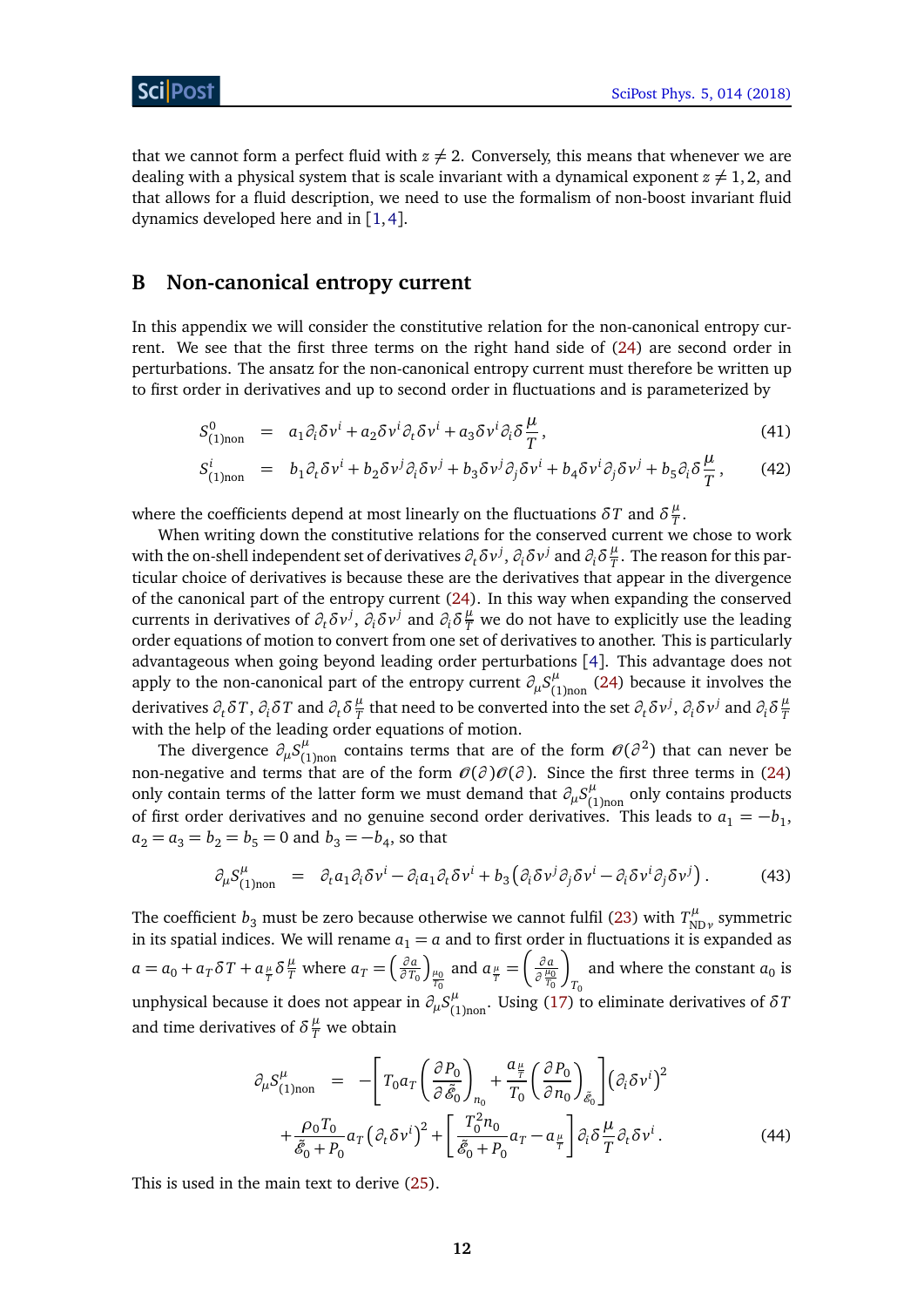# <span id="page-13-0"></span>**C Thermodynamic relations**

We collect here a set of useful thermodynamic relations among derivatives of various thermodynamic quantities. For notational convenience we drop here the subscript 0. Throughout we set  $v^i = 0$ .

Consider the transformation from  $(T, \frac{\mu}{T})$  $\frac{\mu}{T}$ ) to  $(\tilde{\mathscr{E}}, n)$ :  $\begin{cases} \delta \tilde{\mathscr{E}} \\ \delta n \end{cases}$ *δn* λ  $= J$  *δT*  $\delta \frac{\mu}{T}$ *T* λ , where *J* is the Jacobian. From inverting the Jacobian we learn that

$$
\begin{pmatrix}\n\left(\frac{\partial T}{\partial \tilde{\mathscr{E}}}\right)_n & \left(\frac{\partial T}{\partial n}\right)_{\tilde{\mathscr{E}} \\
\left(\frac{\partial \frac{\mu}{T}}{\partial \tilde{\mathscr{E}}}\right)_n & \left(\frac{\partial \frac{\mu}{T}}{\partial n}\right)_{\tilde{\mathscr{E}}}\n\end{pmatrix} = (\det J)^{-1} \begin{pmatrix}\n\left(\frac{\partial n}{\partial \frac{\mu}{T}}\right)_T & -\left(\frac{\partial \tilde{\mathscr{E}}}{\partial \frac{\mu}{T}}\right)_T \\
-\left(\frac{\partial n}{\partial T}\right)_\mu & \left(\frac{\partial \tilde{\mathscr{E}}}{\partial T}\right)_\frac{\mu}{T}\n\end{pmatrix},
$$
\n(45)

<span id="page-13-7"></span>where

<span id="page-13-6"></span>
$$
\det J = \left(\frac{\partial \tilde{\mathscr{E}}}{\partial T}\right)_{\frac{\mu}{T}} \left(\frac{\partial n}{\partial \frac{\mu}{T}}\right)_T - \left(\frac{\partial \tilde{\mathscr{E}}}{\partial \frac{\mu}{T}}\right)_T \left(\frac{\partial n}{\partial T}\right)_{\frac{\mu}{T}}.
$$
(46)

By writing  $P$  as a function of  $(\tilde{\mathscr{E}},n)$  and varying  $(\tilde{\mathscr{E}},n)$  and by writing  $P$  as a function of  $(T,\frac{\mu}{T})$  $\frac{r}{T}$ again varying  $(\tilde{\mathcal{E}}, n)$ , using the inverse  $J^{-1}$  Jacobian, we find

<span id="page-13-3"></span>
$$
\left(\frac{\partial \frac{\mu}{T}}{\partial \tilde{\mathscr{E}}}\right)_n = \frac{1}{nT} \left(\frac{\partial P}{\partial \tilde{\mathscr{E}}}\right)_n - \frac{\tilde{\mathscr{E}} + P}{nT^2} \left(\frac{\partial T}{\partial \tilde{\mathscr{E}}}\right)_n, \tag{47}
$$

$$
\left(\frac{\partial \frac{\mu}{T}}{\partial n}\right)_{\tilde{\mathscr{E}}} = \frac{1}{nT} \left(\frac{\partial P}{\partial n}\right)_{\tilde{\mathscr{E}}} - \frac{\tilde{\mathscr{E}} + P}{nT^2} \left(\frac{\partial T}{\partial n}\right)_{\tilde{\mathscr{E}}}.
$$
\n(48)

By rewriting the first law we obtain for the entropy per unit charge *s/n*,

<span id="page-13-5"></span><span id="page-13-1"></span>
$$
\delta\left(\frac{s}{n}\right) = \frac{1}{Tn}\delta\tilde{\mathscr{E}} - \frac{\tilde{\mathscr{E}} + P}{Tn^2}\delta n. \tag{49}
$$

Using the equality of mixed second order derivatives of *s/n* under interchanging the order and after using [\(47\)](#page-13-3) we obtain the Maxwell relation

$$
\left(\frac{\partial \frac{\mu}{T}}{\partial \tilde{\mathscr{E}}}\right)_n = \frac{1}{T^2} \left(\frac{\partial T}{\partial n}\right)_{\tilde{\mathscr{E}}} = \frac{1}{nT} \left(\frac{\partial P}{\partial \tilde{\mathscr{E}}}\right)_n - \frac{\tilde{\mathscr{E}} + P}{nT^2} \left(\frac{\partial T}{\partial \tilde{\mathscr{E}}}\right)_n.
$$
(50)

For fluids that have a conserved particle number it is possible to define a specific heat. In the following we denote by *n* the number of particles per unit volume. We define the specific heats  $c_V$  and  $c_P$  as

<span id="page-13-2"></span>
$$
c_V = \frac{1}{n} \left( \frac{\partial \tilde{\mathcal{E}}}{\partial T} \right)_n = T \left( \frac{\partial \frac{\mathcal{E}}{n}}{\partial T} \right)_n, \quad c_P = T \left( \frac{\partial \frac{\mathcal{E}}{n}}{\partial T} \right)_P.
$$
 (51)

In order to derive a few useful relations involving  $c_V$  and  $c_P$  consider the change of variables from  $(\tilde{\mathscr{E}}, n)$  to  $(P, T)$ :  $\begin{pmatrix} \delta P \\ \delta T \end{pmatrix}$ *δT* λ  $= J' \begin{pmatrix} \delta \tilde{\mathscr{E}} \\ \delta n \end{pmatrix}$ *δn* λ , where  $J'$  is the Jacobian. We can use the inverse Jacobian *J* 0−1 to rewrite [\(49\)](#page-13-1) as a variation with respect to *δP* and *δT*. Using the expression for the components of  $J'^{-1}$  in terms of the components of  $J'$  we then find the following expression for the specific heat at constant pressure  $c_p$ ,

<span id="page-13-4"></span>
$$
c_P = -\frac{\rho v_s^2}{n^2} \left( \det J' \right)^{-1},\tag{52}
$$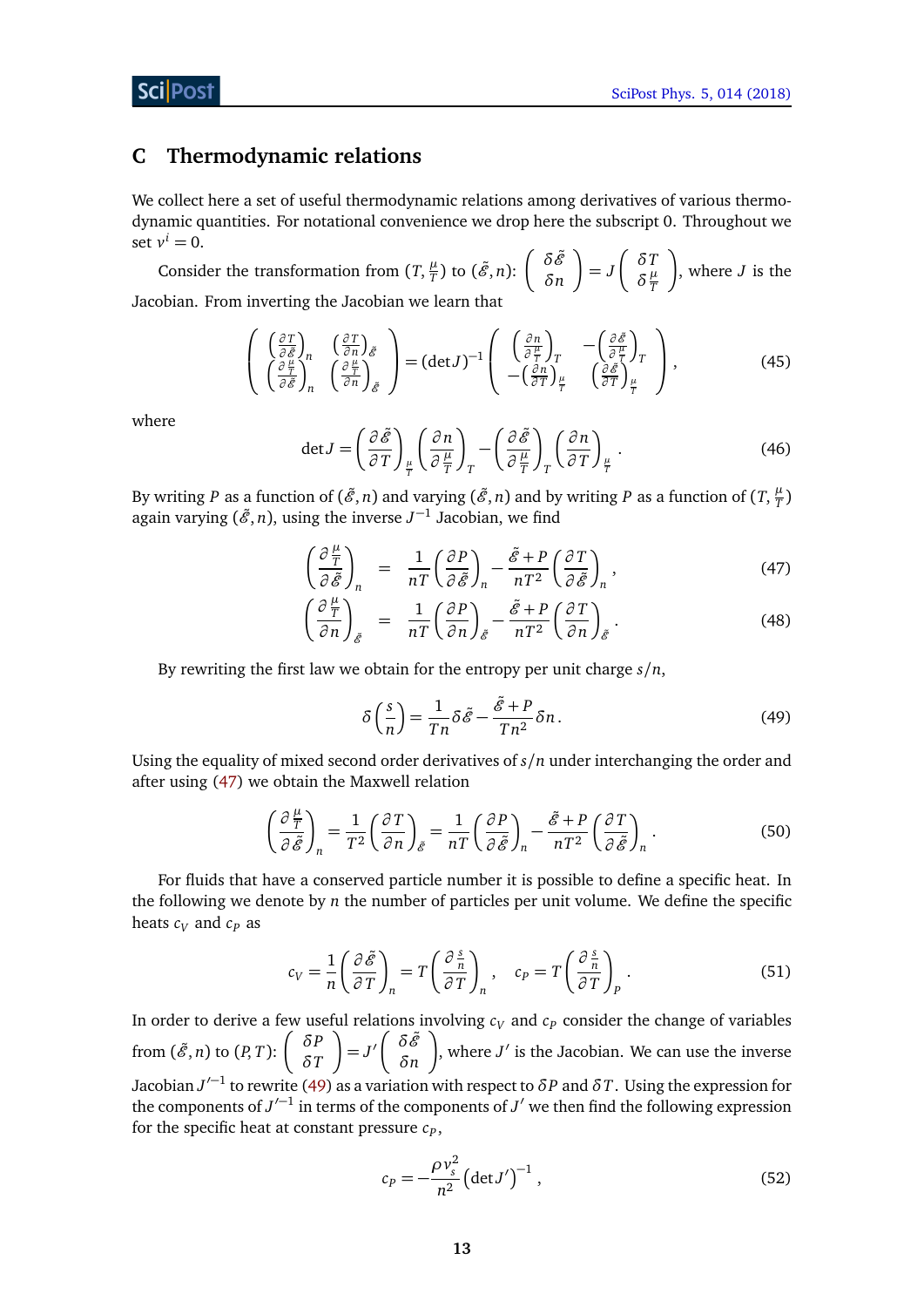where we used [\(9\)](#page-5-2) and where we have

<span id="page-14-5"></span>
$$
\det J' = \left(\frac{\partial P}{\partial \tilde{\mathscr{E}}}\right)_n \left(\frac{\partial T}{\partial n}\right)_{\tilde{\mathscr{E}}} - \left(\frac{\partial P}{\partial n}\right)_{\tilde{\mathscr{E}}} \left(\frac{\partial T}{\partial \tilde{\mathscr{E}}}\right)_n.
$$
 (53)

<span id="page-14-7"></span>By computing the determinant of the inverse Jacobian  $J^{-1}$  and using [\(47\)](#page-13-3) and [\(48\)](#page-13-3) we obtain

$$
\det J = -nT(\det J')^{-1} = \frac{n^3T}{\rho v_s^2} c_P, \qquad (54)
$$

where in the second equality we used  $(52)$ .

Using [\(53\)](#page-14-5) and [\(52\)](#page-13-4) we can derive an expression for  $\left(\frac{\partial T}{\partial n}\right)$  $\frac{\partial T}{\partial n}\Big)_{\tilde{\mathscr{E}}}$ . The second equality in [\(50\)](#page-13-5) gives another expression for  $\left(\frac{\partial T}{\partial n}\right)$  $\left(\frac{\partial T}{\partial n}\right)_{\tilde{\mathscr{E}}}$ . Eliminating  $\left(\frac{\partial T}{\partial n}\right)$ *∂T* )<sub>ℰ</sub> from these two expressions leads to

<span id="page-14-4"></span>
$$
\left[ \left( \frac{\partial P}{\partial \tilde{\mathcal{E}}} \right)_n \right]^2 = \frac{\rho v_s^2}{T n} \left( \frac{1}{c_V} - \frac{1}{c_P} \right). \tag{55}
$$

From which we derive the usual inequality  $c_P \geq c_V$ .

# <span id="page-14-0"></span>**D Linearized perturbations**

We will consider linearized perturbations that obey the Onsager theorem, i.e. for which  $\gamma_0 = 0$ . The linearized equations of motion  $\partial_{\mu}T^{\mu}{}_{\nu} = 0$  and  $\partial_{\mu}J^{\mu} = 0$  that follow from [\(11\)](#page-6-2)–[\(16\)](#page-6-2) are

<span id="page-14-1"></span>
$$
0 = \partial_t \delta \tilde{\mathscr{E}} + \left( \tilde{\mathscr{E}}_0 + P_0 \right) \partial_i \delta v^i, \tag{56}
$$

$$
0 = \rho_0 \partial_t \delta v^j + \partial_j \delta P - \pi_0 \partial_t^2 \delta v^j + T_0 \alpha_0 \partial_t \partial_j \delta \frac{\mu}{T} - \left( \zeta_0 + \frac{d-2}{d} \eta_0 \right) \partial_j \partial_i \delta v^i - \eta_0 \partial_i \partial_i \delta v^j, (57)
$$

$$
0 = \partial_t \delta n + n_0 \partial_i \delta v^i + \alpha_0 \partial_t \partial_i \delta v^i - T_0 \sigma_0 \partial_i \partial_i \delta \frac{\mu}{T}, \qquad (58)
$$

where  $\zeta_0$ ,  $\eta_0$  are the bulk and shear viscosity respectively. The coefficients  $\pi_0$  and  $\sigma_0$  are the thermal and charge/particle conductivity respectively. The coefficients  $\pi_0$  and  $\alpha_0$  both multiply terms that describe variations of the fluid's acceleration  $\partial_t\delta v^i.$  We note that this term can be written in terms of gradients of  $\delta T$  and  $\delta \frac{\mu}{T}$  $\frac{\mu}{T}$  via the leading order equation of motion [\(18\)](#page-6-3).

We perform a Fourier transformation by taking  $\delta\tilde{\mathscr{E}}=e^{-i\omega t+i\vec{k}\cdot\vec{x}}\delta\tilde{\mathscr{E}}(\omega,k)$  etc. and we define a velocity  $\delta v_{\parallel} = \frac{k^i}{k}$ *k<sup>i</sup>* parallel to *k<sup>j</sup>* and a velocity  $\delta v^i_\perp = \left( \delta^i_j - \frac{k^i k^j}{k^2} \right)$  $\left(\frac{k^{i}k^{j}}{k^{2}}\right)$ δ $\nu^{j}$  perpendicular to  $k^{j}.$ The Fourier transform of [\(57\)](#page-14-1) projected along  $k^j$  gives

<span id="page-14-6"></span>
$$
0 = \omega \rho_0 \delta v_{\parallel} - k \delta P + i \left( \zeta_0 + \frac{2}{d} (d - 1) \eta_0 \right) k^2 \delta v_{\parallel} + i \omega^2 \pi_0 \delta v_{\parallel} + i T_0 \alpha_0 \omega k \delta \frac{\mu}{T} = 0, \tag{59}
$$

whereas projected orthogonal to  $k^j$  we find

<span id="page-14-3"></span>
$$
\rho_0 \omega \delta v^i_\perp + i \eta_0 k^2 \delta v^i_\perp + i \pi_0 \omega^2 \delta v^i_\perp = 0. \tag{60}
$$

For  $v_0^i = 0$  we can consider *δČ*, *δP* and *δn* as functions of *δT* and *δ* $\frac{\mu}{T}$  $\frac{\mu}{T}$  and derive a set of equations for the fluid variables  $\delta T$ ,  $\delta \frac{\mu}{T}$  $\frac{\mu}{T}$  and  $\delta v^i$ . We multiply [\(56\)](#page-14-1) with  $\left(\frac{\partial n_0}{\partial \frac{\mu_0}{\sigma}}\right)$ *∂ µ*0 *T*0 λ *T*0 and multiply

[\(58\)](#page-14-1) with  $\left(\frac{\partial \tilde{\mathscr{E}}_0}{\partial \frac{\mu_0}{T_0}}\right)$ λ  $T_{0}$ and subtract the two equations to obtain (after using [\(45\)](#page-13-6) and [\(46\)](#page-13-7) as well as the second equality in [\(50\)](#page-13-5)),

<span id="page-14-2"></span>
$$
0 = \omega \delta T - T_0 \left( \frac{\partial P_0}{\partial \tilde{\mathcal{E}}_0} \right)_{n_0} k \delta \nu_{\parallel} + i \alpha_0 \left( \frac{\partial T_0}{\partial n_0} \right)_{\tilde{\mathcal{E}}_0} \omega k \delta \nu_{\parallel} + i T_0 \sigma_0 \left( \frac{\partial T_0}{\partial n_0} \right)_{\tilde{\mathcal{E}}_0} k^2 \delta \frac{\mu}{T} . \tag{61}
$$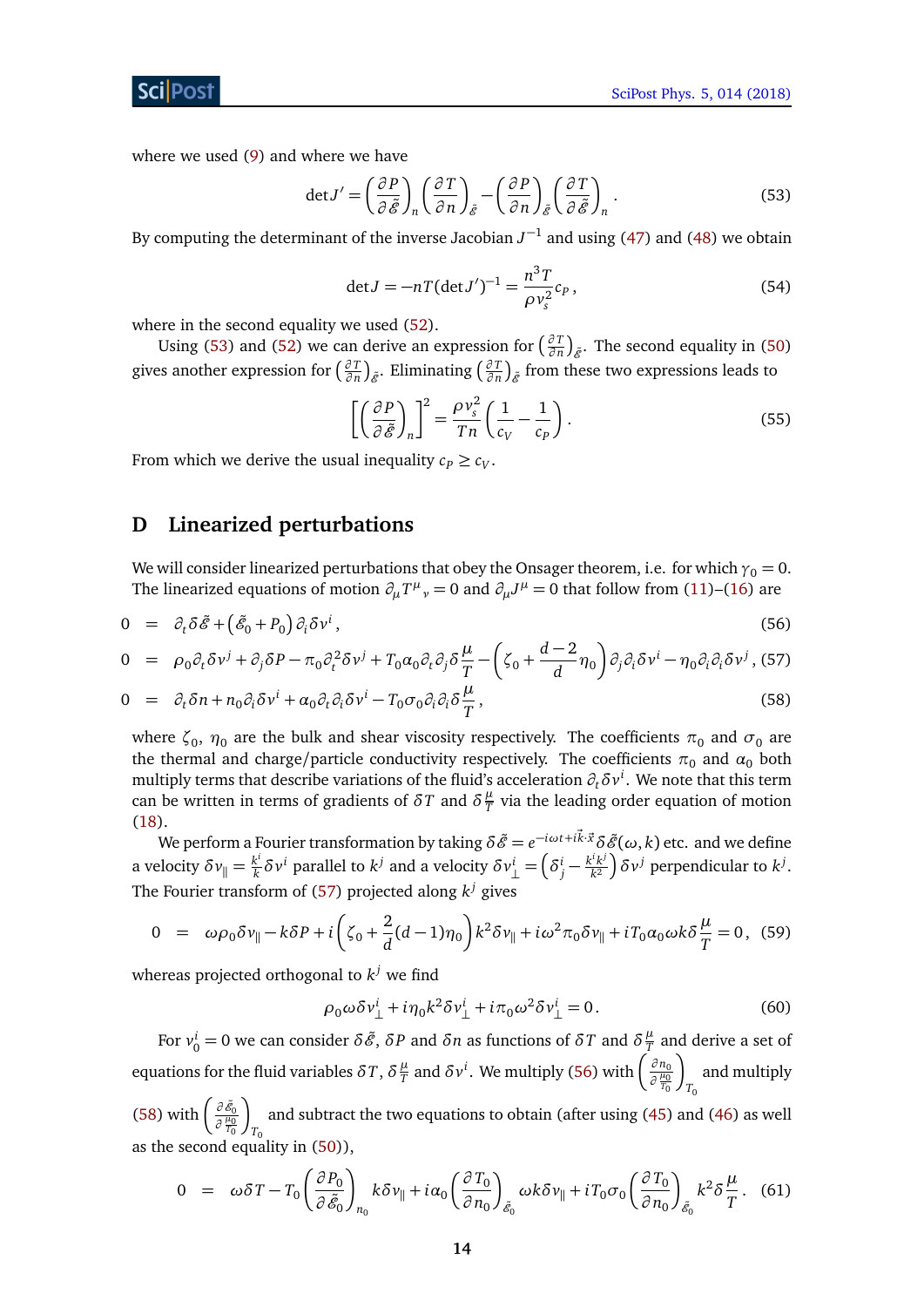Similarly we multiply [\(56\)](#page-14-1) with  $\left(\frac{\partial n_0}{\partial T_0}\right)$ *∂ T*<sup>0</sup>  $\int_{\frac{\mu_0}{T_0}}$ and multiply [\(58\)](#page-14-1) with  $\left(\frac{\partial \tilde{\mathscr{E}}_0}{\partial T_0}\right)$  $\int_{\frac{\mu_0}{T_0}}$ and subtract the two equations leading to (after using [\(45\)](#page-13-6) and [\(46\)](#page-13-7)),

<span id="page-15-0"></span>
$$
0 = \omega \delta \frac{\mu}{T} - \frac{1}{T_0} \left( \frac{\partial P_0}{\partial n_0} \right)_{\tilde{\mathcal{E}}_0} k \delta \nu_{\parallel} + i \alpha_0 \left( \frac{\partial \frac{\mu_0}{T_0}}{\partial n_0} \right)_{\tilde{\mathcal{E}}_0} \omega k \delta \nu_{\parallel} + i T_0 \sigma_0 \left( \frac{\partial \frac{\mu_0}{T_0}}{\partial n_0} \right)_{\tilde{\mathcal{E}}_0} k^2 \delta \frac{\mu}{T} .
$$
 (62)

Using the Gibbs–Duhem relation  $\delta P = \frac{\tilde{\mathscr{E}}_0 + P_0}{T_0}$  $\frac{\partial F}{\partial T_0}$ <sup>*δ*</sup> *T* + *T*<sub>0</sub>*n*<sub>0</sub>*δ*<sup> $\frac{\mu}{T}$ </sup>  $\frac{\mu}{T}$  it follows that equations [\(59\)](#page-14-6), [\(60\)](#page-14-3), [\(61\)](#page-14-2) and [\(62\)](#page-15-0) form a set of equations for the fluid variables  $\delta T$ ,  $\delta \frac{\mu}{T}$  $\frac{\mu}{T}$  and  $\delta v^i$ .

In order to study the hydrodynamic modes it will be convenient to derive a set of equations for the alternative set of fluid variables given by  $\delta P$ ,  $\delta \frac{s}{r}$  $\frac{s}{n}$  and  $\delta v^i$ . We can express  $\delta \frac{s}{r}$  $\frac{s}{n}$  in terms of  $\delta T$  and  $\delta \frac{\mu}{T}$  $\frac{\mu}{T}$  as follows

<span id="page-15-1"></span>
$$
\delta \frac{s}{n} = \frac{n_0 c_p}{T_0 \rho_0 v_s^2} \left(\frac{\partial P_0}{\partial n_0}\right)_{\tilde{\mathcal{E}}_0} \delta T - \frac{T_0 n_0 c_p}{\rho_0 v_s^2} \left(\frac{\partial P_0}{\partial \tilde{\mathcal{E}}_0}\right)_{n_0} \delta \frac{\mu}{T}
$$
\n
$$
= \frac{n_0 c_p}{(\tilde{\mathcal{E}}_0 + P_0) \rho_0 v_s^2} \left(\frac{\partial P_0}{\partial n_0}\right)_{\tilde{\mathcal{E}}_0} \delta P - \frac{T_0 n_0 c_p}{\tilde{\mathcal{E}}_0 + P_0} \delta \frac{\mu}{T},
$$
\n(63)

where the first equality follows from expressing *δ s*  $\frac{s}{n}$  in [\(49\)](#page-13-1) in terms of variations with respect to  $\delta T$  and  $\delta \frac{\mu}{T}$  which can be rewritten using equations [\(45\)](#page-13-6), [\(50\)](#page-13-5) and [\(54\)](#page-14-7) into the above expression. The second equality follows from the Gibbs–Duhem relation and the expression for the speed of sound. By using [\(63\)](#page-15-1) we can eliminate  $\delta \frac{\mu}{T}$  $\frac{\mu}{T}$  from equation [\(59\)](#page-14-6) in favor of  $\delta P$ and  $\delta \frac{s}{n}$  $\frac{s}{n}$  leading to

<span id="page-15-2"></span>
$$
0 = \omega \rho_0 \delta v_{\parallel} - k \delta P + i \left( \zeta_0 + \frac{2}{d} (d - 1) \eta_0 \right) k^2 \delta v_{\parallel} + i \omega^2 \pi_0 \delta v_{\parallel}
$$

$$
-i \alpha_0 \frac{\tilde{\mathcal{E}}_0 + P_0}{n_0 c_P} \omega k \delta \frac{s}{n} + i \alpha_0 \frac{1}{\rho_0 v_s^2} \left( \frac{\partial P_0}{\partial n_0} \right)_{\tilde{\mathcal{E}}_0} \omega k \delta P. \tag{64}
$$

We combine an appropriate linear combination of [\(61\)](#page-14-2) and [\(62\)](#page-15-0) to find

<span id="page-15-3"></span>
$$
0 = \omega \delta P - \rho_0 v_s^2 k \delta v_{\parallel} + i\alpha_0 \left(\frac{\partial P_0}{\partial n_0}\right)_{\tilde{\mathcal{E}}_0} \omega k \delta v_{\parallel}
$$

$$
-i\sigma_0 \frac{\tilde{\mathcal{E}}_0 + P_0}{n_0 c_P} \left(\frac{\partial P_0}{\partial n_0}\right)_{\tilde{\mathcal{E}}_0} k^2 \delta \frac{s}{n} + i \frac{\sigma_0}{\rho_0 v_s^2} \left[\left(\frac{\partial P_0}{\partial n_0}\right)_{\tilde{\mathcal{E}}_0}\right]^2 k^2 \delta P, \tag{65}
$$

where we used [\(9\)](#page-5-2) as well as [\(63\)](#page-15-1). By taking another appropriate linear combination of [\(61\)](#page-14-2) and [\(62\)](#page-15-0) we obtain

<span id="page-15-4"></span>
$$
0 = \omega \delta \frac{s}{n} + i \sigma_0 \frac{(\tilde{\mathcal{E}}_0 + P_0)^2}{T_0 n_0^3 c_P} k^2 \delta \frac{s}{n} - i \alpha_0 \frac{\tilde{\mathcal{E}}_0 + P_0}{T_0 n_0^2} \omega k \delta v_{\parallel} - i \sigma_0 \frac{\tilde{\mathcal{E}}_0 + P_0}{T_0 n_0^2 \rho_0 v_s^2} \left(\frac{\partial P_0}{\partial n_0}\right)_{\tilde{\mathcal{E}}_0} k^2 \delta P, (66)
$$

where we used [\(48\)](#page-13-3) to remove  $\left(\frac{\partial \frac{\mu_0}{T_0}}{\partial n_0}\right)$ λ  $\tilde{\mathscr{E}}_0$ from  $(62)$ , and where equations  $(50)$ ,  $(53)$ ,  $(54)$  were used to simplify the result and finally we used [\(63\)](#page-15-1) to express  $\delta \frac{\mu}{T}$  $\frac{\mu}{T}$  at order  $k^2$  in terms of  $\delta \frac{s}{r}$ *n* and *δP*.

We have thus managed to write the Fourier transform of the perturbation equations [\(56\)](#page-14-1)-[\(58\)](#page-14-1) in terms of  $\delta v_{\perp}^i$ ,  $\delta v_{\parallel}$ ,  $\delta P$  and  $\delta \frac{s}{n}$  $\frac{s}{n}$  leading to [\(60\)](#page-14-3), [\(63\)](#page-15-1), [\(64\)](#page-15-2) and [\(65\)](#page-15-3). Equation (64) can be simplified by multiplying it with  $\frac{\omega}{\rho}$  and using equations [\(65\)](#page-15-3) and [\(66\)](#page-15-4) keeping only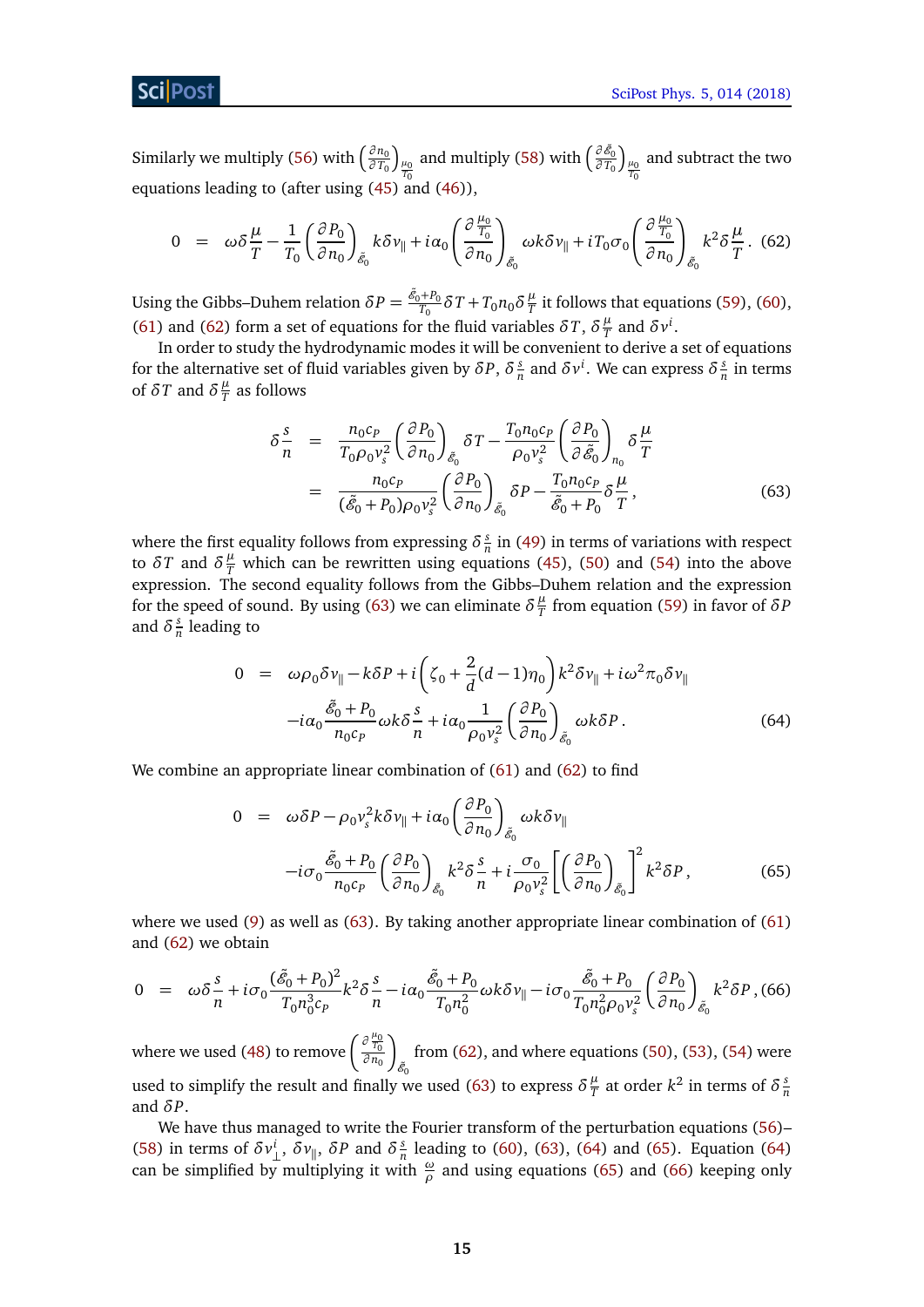

terms that are linear in transport coefficients (because that is the order to which our results are valid). In a similar manner equations [\(66\)](#page-15-4) and [\(65\)](#page-15-3) can be simplified. This leads to

<span id="page-16-1"></span>
$$
0 = \left(\omega^2 - v_s^2 k^2 + i\frac{\pi_0}{\rho_0}\omega\left(\omega^2 - v_s^2 k^2\right) + 2i\Gamma\omega k^2\right)\delta v_{\parallel} - i\sigma_0 \frac{\tilde{\mathscr{E}}_0 + P_0}{\rho_0 n_0 c_p} \left(\frac{\partial P_0}{\partial n_0}\right)_{\tilde{\mathscr{E}}_0} k^3 \delta \frac{s}{n}, \tag{67}
$$

$$
0 = \left(\omega + i\frac{(\tilde{\mathscr{E}}_0 + P_0)^2}{n_0^3 T_0 c_P} \sigma_0 k^2\right) \delta \frac{s}{n} - i\frac{\tilde{\mathscr{E}}_0 + P_0}{T_0 n_0^2 v_s^2} \left[\sigma_0 \left(\frac{\partial P_0}{\partial n_0}\right)_{\tilde{\mathscr{E}}_0} + \alpha_0 v_s^2\right] \omega k \delta v_{\parallel},\tag{68}
$$

$$
0 = \left(\omega^2 - v_s^2 k^2 + 2i\Gamma\omega k^2\right)\delta P\,,\tag{69}
$$

where *Γ* is given by

<span id="page-16-2"></span>
$$
\Gamma = \frac{1}{2\rho_0 v_s^2} \left[ \left[ \zeta_0 + \frac{2}{d} (d-1) \eta_0 \right] v_s^2 + \pi_0 v_s^4 + \sigma_0 \left( \left( \frac{\partial P_0}{\partial n_0} \right)_{\tilde{\mathcal{E}}_0} \right)^2 + 2 \alpha_0 v_s^2 \left( \frac{\partial P_0}{\partial n_0} \right)_{\tilde{\mathcal{E}}_0} \right].
$$
 (70)

We see that the equation for *δP* is decoupled. Equations [\(67\)](#page-16-1)–[\(69\)](#page-16-1) together with [\(60\)](#page-14-3) are the main result of this appendix and are used to obtain [\(31\)](#page-9-0)–[\(34\)](#page-9-1) in the main text.

# <span id="page-16-0"></span>**E Positivity of the sound attenuation constant**

In order to show that *Γ* given in [\(34\)](#page-9-1) is non-negative when [\(26\)](#page-7-3) is obeyed we complete a square leading to

$$
\Gamma = \frac{1}{2} \frac{\bar{\zeta}_0}{\rho_0} + \frac{1}{d} (d-1) \frac{\eta_0}{\rho_0} + \frac{1}{\rho_0} \left( \bar{\alpha}_0 \pm \sqrt{\bar{\pi}_0 \sigma_0} \right) \left( \frac{\partial P_0}{\partial n_0} \right)_{\tilde{\mathcal{E}}_0} + \frac{1}{2\rho_0 v_s^2} \left( \sqrt{\bar{\pi}_0} v_s^2 \mp \sqrt{\sigma_0} \left( \frac{\partial P_0}{\partial n_0} \right)_{\tilde{\mathcal{E}}_0} \right)^2.
$$
\n(71)

The upper sign is for when  $\left(\frac{\partial P_0}{\partial p_0}\right)$ *∂ n*<sup>0</sup> ſ  $\delta$ <sup> $\delta$ </sup><sup>0</sup> ≥ 0 and the lower sign for when  $\left(\frac{\partial P_0}{\partial n_0}\right)$ *∂ n*<sup>0</sup> ſ  $_{\tilde{e}_0} \leq 0$ . Since  $-\sqrt{\bar{\pi}_0\sigma_0}\leq \bar{\alpha}_0\leq \sqrt{\bar{\pi}_0\sigma_0}$  we see that all terms on the right hand side are non-negative.

Another way to see that the  $\bar{\pi}_0$ ,  $\bar{\alpha}_0$  and  $\sigma_0$  terms make a non-negative contribution to **Γ** for any arbitrary equation of state is to write [\(34\)](#page-9-1) as

$$
2\rho_0 v_s^2 \Gamma = \left[ \bar{\zeta}_0 + \frac{2}{d} (d - 1) \eta_0 \right] v_s^2 + \frac{(\tilde{\mathcal{E}}_0 + P_0)^2}{\rho_0^2} \left[ \left( \frac{\partial P_0}{\partial \tilde{\mathcal{E}}_0} \right)_{n_0} \right]^2 \bar{\pi}_0 + 2 \left( \bar{\pi}_0 + \frac{\rho_0}{n_0} \bar{\alpha}_0 \right) \frac{\tilde{\mathcal{E}}_0 + P_0}{\rho_0} \left( \frac{\partial P_0}{\partial \tilde{\mathcal{E}}_0} \right)_{n_0} \frac{n_0}{\rho_0} \left( \frac{\partial P_0}{\partial n_0} \right)_{\tilde{\mathcal{E}}_0} + \left( \bar{\pi}_0 + 2 \frac{\rho_0}{n_0} \bar{\alpha}_0 + \frac{\rho_0^2}{n_0^2} \sigma_0 \right) \frac{n_0^2}{\rho_0^2} \left[ \left( \frac{\partial P_0}{\partial n_0} \right)_{\tilde{\mathcal{E}}_0} \right]^2
$$
(72)

and to view the last 3 terms as the quadratic form

<span id="page-16-3"></span>
$$
\begin{pmatrix}\n\bar{\pi}_0 & \bar{\pi}_0 + \frac{\rho_0}{n_0} \bar{\alpha}_0 \\
\bar{\pi}_0 + \frac{\rho_0}{n_0} \bar{\alpha}_0 & \bar{\pi}_0 + 2 \frac{\rho_0}{n_0} \bar{\alpha}_0 + \frac{\rho_0^2}{n_0^2} \sigma_0\n\end{pmatrix}
$$
\n(73)

on the space of derivatives of the equation of state, i.e.  $\frac{\tilde{\mathscr{E}}_0 + P_0}{Q_0}$ *ρ*0 *∂ P*<sup>0</sup>  $\partial \tilde{\mathscr{E}}_0$ ſ  $n_0$  and  $\frac{n_0}{\rho_0}$  *∂ P*<sup>0</sup> *∂ n*<sup>0</sup> ſ  $_{\tilde{\mathscr{E}}_0}$ . The quadratic form is positive semi-definite due to [\(26\)](#page-7-3).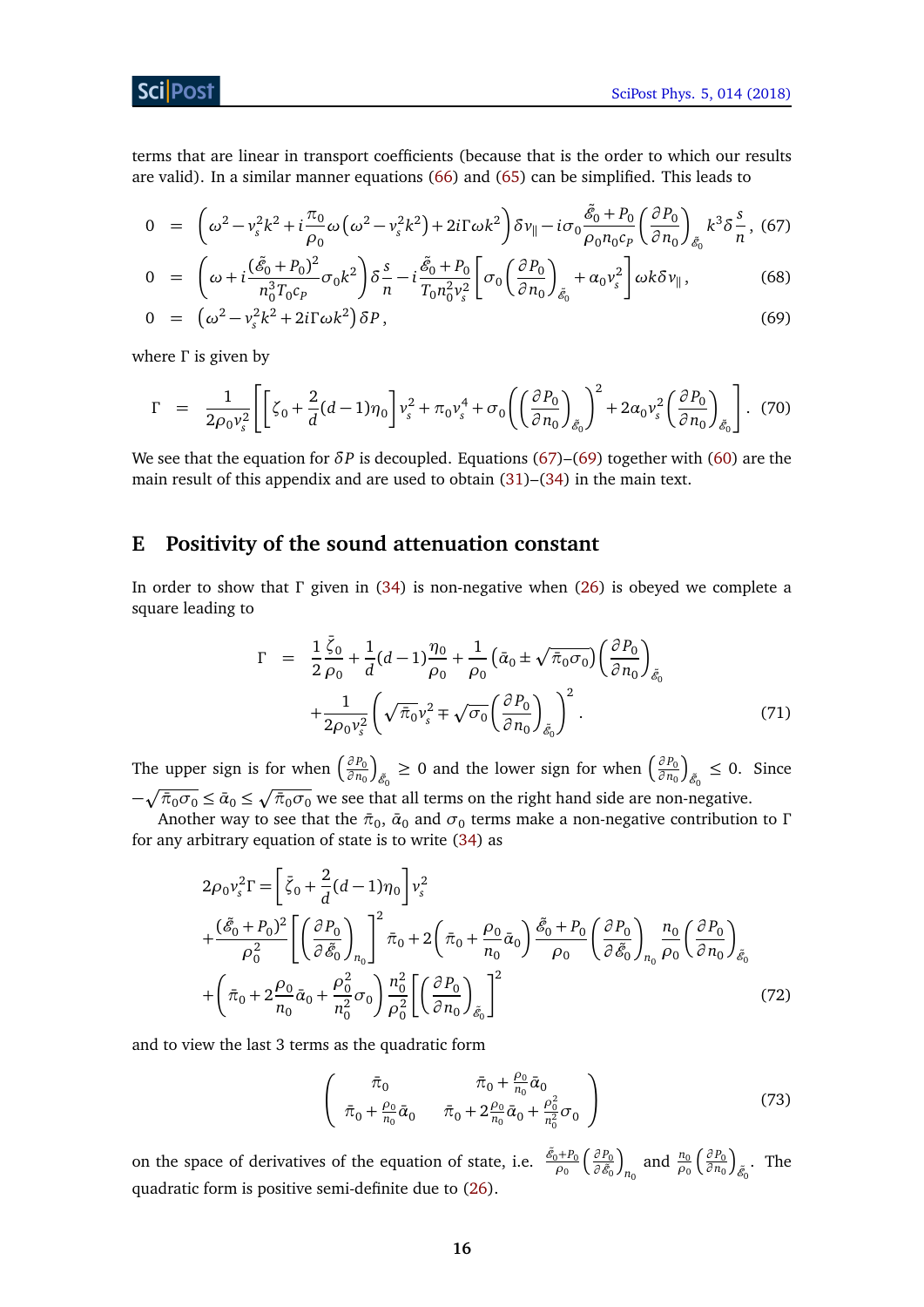The same matrix appears in the expression for the divergence of the entropy current when expressed as a quadratic form on the space of gradients of  $\delta T$  and  $\delta \frac{\mu}{T}$  $\frac{\mu}{T}$ , i.e.

<span id="page-17-0"></span>
$$
T_{0}\partial_{\mu}S^{\mu} = \begin{pmatrix} \frac{\tilde{\mathcal{E}}_{0} + P_{0}}{\rho_{0}T_{0}}\partial_{i}\delta T & \frac{n_{0}}{\rho_{0}}T_{0}\partial_{i}\delta \frac{\mu}{T} \end{pmatrix} \begin{pmatrix} \bar{\pi}_{0} & \bar{\pi}_{0} + \frac{\rho_{0}}{n_{0}}\bar{\alpha}_{0} \\ \bar{\pi}_{0} + \frac{\rho_{0}}{n_{0}}\bar{\alpha}_{0} & \bar{\pi}_{0} + 2\frac{\rho_{0}}{n_{0}}\bar{\alpha}_{0} + \frac{\rho_{0}^{2}}{n_{0}^{2}}\sigma_{0} \end{pmatrix}
$$

$$
\times \begin{pmatrix} \frac{\tilde{\mathcal{E}}_{0} + P_{0}}{\rho_{0}T_{0}}\partial_{i}\delta T \\ \frac{\rho_{0}}{\rho_{0}}T_{0}\partial_{i}\delta \frac{\mu}{T} \end{pmatrix} - T_{(1)j}^{i}\partial_{i}\delta v^{j}, \qquad (74)
$$

where we used [\(24\)](#page-7-2), [\(25\)](#page-7-1) as well as [\(18\)](#page-6-3) to replace *∂tδv <sup>i</sup>* derivatives in terms of gradients of *δ T* and *δ* $\frac{\mu}{T}$  $\frac{\mu}{T}$ .

# **References**

- <span id="page-17-1"></span>[1] J. de Boer, J. Hartong, N. Obers, W. Sybesma and S. Vandoren, *Perfect fluids*, SciPost Phys. **5**, 003 (2018), doi:10.21468/[SciPostPhys.5.1.003,](http://dx.doi.org/10.21468/SciPostPhys.5.1.003) [[arXiv:1710.04708](https://arxiv.org/abs/1710.04708)].
- <span id="page-17-3"></span>[2] W. Florkowski and R. Ryblewski, *Highly anisotropic and strongly dissipative hydrodynamics for early stages of relativistic heavy-ion collisions*, Phys. Rev. C **83**, 034907 (2011), doi:10.1103/[PhysRevC.83.034907,](http://dx.doi.org/10.1103/PhysRevC.83.034907) [[arXiv:1007.0130](https://arxiv.org/abs/1007.0130)].
- <span id="page-17-4"></span>[3] M. Martinez and M. Strickland, *Dissipative dynamics of highly anisotropic systems*, Nucl. Phys. A **848**, 183 (2010), doi:10.1016/[j.nuclphysa.2010.08.011,](http://dx.doi.org/10.1016/j.nuclphysa.2010.08.011) [[arXiv:1007.0889](https://arxiv.org/abs/1007.0889)].
- <span id="page-17-2"></span>[4] J. de Boer, J. Hartong, N. A. Obers, W. Sybesma, and S. Vandoren, *To appear* .
- <span id="page-17-5"></span>[5] C. Hoyos, B. S. Kim and Y. Oz, *Lifshitz hydrodynamics*, J. High Energ. Phys. **11**, 145 (2013), doi:10.1007/[JHEP11\(2013\)145,](http://dx.doi.org/10.1007/JHEP11(2013)145) [[arXiv:1304.7481](https://arxiv.org/abs/1304.7481)].
- <span id="page-17-6"></span>[6] C. Hoyos, B. S. Kim and Y. Oz, *Lifshitz field theories at non-zero temperature, hydrodynamics and gravity*, J. High Energ. Phys. **03**, 029 (2014), doi:10.1007/[JHEP03\(2014\)029,](http://dx.doi.org/10.1007/JHEP03(2014)029) [[arXiv:1309.6794](https://arxiv.org/abs/1309.6794)].
- <span id="page-17-7"></span>[7] B. Goutéraux, E. Kiritsis and W.-J. Li, *Effective holographic theories of momentum relaxation and violation of conductivity bound*, J. High Energ. Phys., **04**, 122 (2016), doi:10.1007/[JHEP04\(2016\)122,](http://dx.doi.org/10.1007/JHEP04(2016)122) [[arXiv:1602.01067](https://arxiv.org/abs/1602.01067)].
- [8] S. A. Hartnoll, A. Lucas and S. Sachdev, *Holographic quantum matter* (2016), [arXiv:1612.07324.](https://arxiv.org/abs/1612.07324)
- <span id="page-17-8"></span>[9] L. V. Delacrétaz, B. Goutéraux, S. A. Hartnoll and A. Karlsson, *Theory of hydrodynamic transport in fluctuating electronic charge density wave states*, Phys. Rev. B **96**, 195128 (2017), doi:10.1103/[PhysRevB.96.195128,](http://dx.doi.org/10.1103/PhysRevB.96.195128) [[arXiv:1702.05104](https://arxiv.org/abs/1702.05104)].
- <span id="page-17-9"></span>[10] C. P. Herzog, M. Rangamani and S. F. Ross, *Heating up Galilean holography*, J. High Energ. Phys. **11**, 080 (2008), doi:10.1088/[1126-6708](http://dx.doi.org/10.1088/1126-6708/2008/11/080)/2008/11/080, [[arXiv:0807.1099](https://arxiv.org/abs/0807.1099)].
- [11] J. Maldacena, D. Martelli and Y. Tachikawa, *Comments on string theory backgrounds with non-relativistic conformal symmetry*, J. High Energ. Phys. **10**, 072 (2008), doi:10.1088/[1126-6708](http://dx.doi.org/10.1088/1126-6708/2008/10/072)/2008/10/072, [[arXiv:0807.1100](https://arxiv.org/abs/0807.1100)].
- [12] A. Adams, K. Balasubramanian and J. McGreevy, *Hot spacetimes for cold atoms*, J. High Energ. Phys. **11**, 059 (2008), doi:10.1088/[1126-6708](http://dx.doi.org/10.1088/1126-6708/2008/11/059)/2008/11/059, [[arXiv:0807.1111](https://arxiv.org/abs/0807.1111)].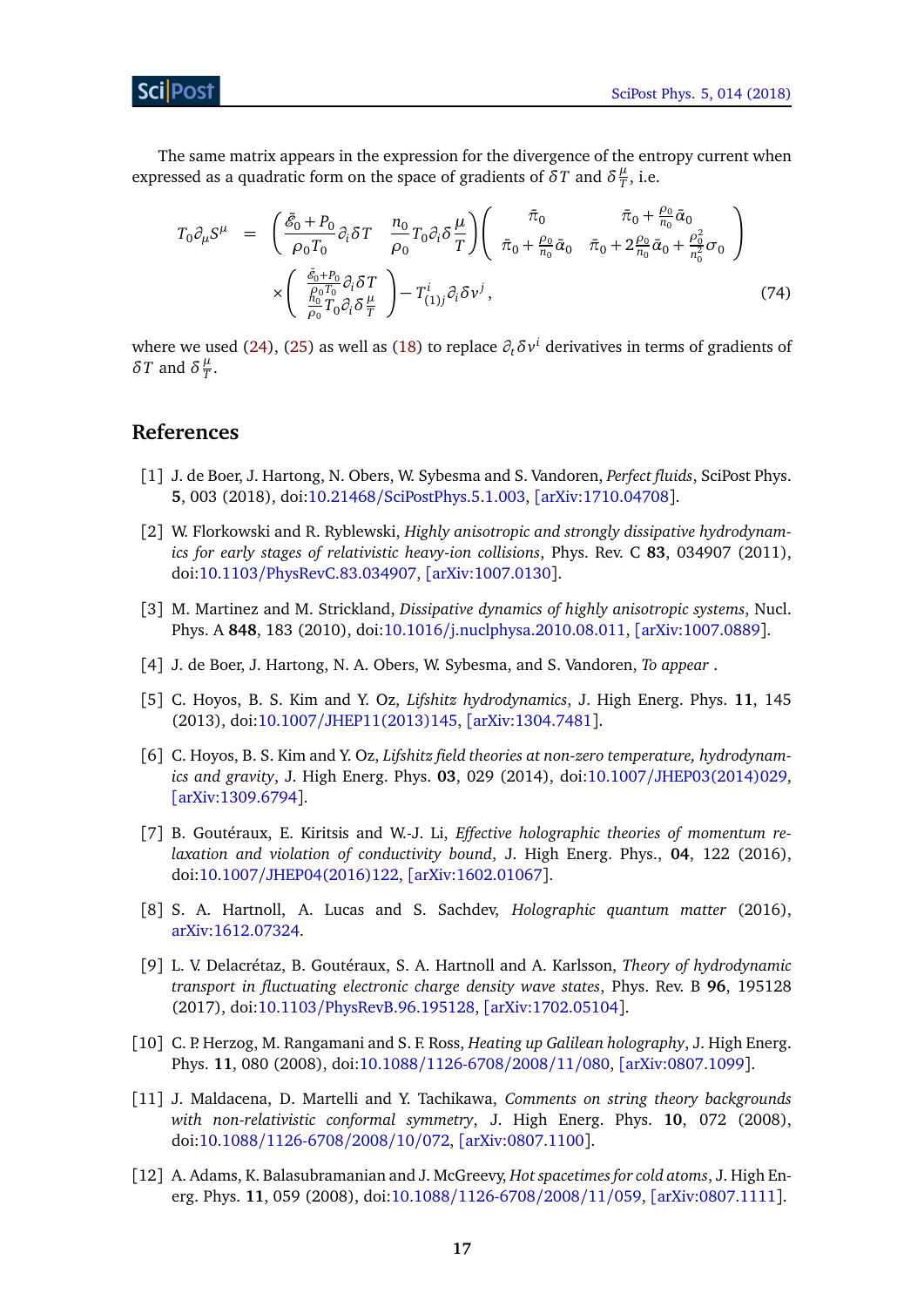- <span id="page-18-14"></span>[13] M. Rangamani, S. F. Ross, D. T. Son and E. G. Thompson, *Conformal non-relativistic hydrodynamics from gravity*, J. High Energ. Phys. **01**, 075 (2009), doi[:10.1088](http://dx.doi.org/10.1088/1126-6708/2009/01/075)/1126- [6708](http://dx.doi.org/10.1088/1126-6708/2009/01/075)/2009/01/075, [[arXiv:0811.2049](https://arxiv.org/abs/0811.2049)].
- [14] P.-M. Zhang and P. A. Horváthy, *Non-relativistic conformal symmetries in fluid mechanics*, Eur. Phys. J. C **65**, 607 (2010), doi:10.1140/epjc/[s10052-009-1221-x,](http://dx.doi.org/10.1140/epjc/s10052-009-1221-x) [[arXiv:0906.3594](https://arxiv.org/abs/0906.3594)].
- <span id="page-18-4"></span>[15] K. Jensen, *Aspects of hot Galilean field theory*, J. High Energ. Phys. **04**, 123 (2015), doi:10.1007/[JHEP04\(2015\)123,](http://dx.doi.org/10.1007/JHEP04(2015)123) [[arXiv:1411.7024](https://arxiv.org/abs/1411.7024)].
- <span id="page-18-12"></span>[16] E. Kiritsis and Y. Matsuo, *Charge-hyperscaling violating Lifshitz hydrodynamics from black-holes*, J. High Energ. Phys. **12**, 001 (2015), doi:10.1007/[JHEP12\(2015\)076,](http://dx.doi.org/10.1007/JHEP12(2015)076) [[arXiv:1508.02494](https://arxiv.org/abs/1508.02494)].
- <span id="page-18-13"></span>[17] E. Kiritsis and Y. Matsuo, *Hyperscaling-violating Lifshitz hydrodynamics from blackholes: part II*, J. High Energ. Phys. **03**, 041 (2017), doi:10.1007/[JHEP03\(2017\)041,](http://dx.doi.org/10.1007/JHEP03(2017)041) [[arXiv:1611.04773](https://arxiv.org/abs/1611.04773)].
- <span id="page-18-3"></span>[18] N. Banerjee, S. Dutta and A. Jain, *Null fluids: A new viewpoint of Galilean fluids*, Phys. Rev. D **93**, 105020 (2016), doi:10.1103/[PhysRevD.93.105020,](http://dx.doi.org/10.1103/PhysRevD.93.105020) [[arXiv:1509.04718](https://arxiv.org/abs/1509.04718)].
- <span id="page-18-0"></span>[19] A. Cavagna, D. Conti, C. Creato, L. Del Castello, I. Giardina, T. S. Grigera, S. Melillo, L. Parisi and M. Viale, *Dynamic scaling in natural swarms*, Nat. Phys. **13**, 914 (2017), doi:10.1038/[nphys4153.](http://dx.doi.org/10.1038/nphys4153)
- <span id="page-18-1"></span>[20] C. L. Huang, D. Fuchs, M. Wissinger, R. Schneider, M. C. Ling, M. S. Scheurer, J. Schmalian and H. v. Löhneysen, *Anomalous quantum criticality in an itinerant ferromagnet*, Nat. Commun. **6**, 8188 (2015), doi:10.1038/[ncomms9188.](http://dx.doi.org/10.1038/ncomms9188)
- <span id="page-18-2"></span>[21] R. J. Doornenbal, M. Polini and R. A. Duine, *Spin-vorticity coupling in viscous electron fluids* (2018), [arXiv:1803.03549.](https://arxiv.org/abs/1803.03549)
- <span id="page-18-5"></span>[22] N. Banerjee, J. Bhattacharya, S. Bhattacharyya, S. Jain, S. Minwalla and T. Sharma, *Constraints on fluid dynamics from equilibrium partition functions*, J. High Energ. Phys. **09**, 046 (2012), doi:10.1007/[JHEP09\(2012\)046,](http://dx.doi.org/10.1007/JHEP09(2012)046) [[arXiv:1203.3544](https://arxiv.org/abs/1203.3544)].
- <span id="page-18-6"></span>[23] K. Jensen, M. Kaminski, P. Kovtun, R. Meyer, A. Ritz and A. Yarom, *Towards Hydrodynamics without an Entropy Current*, Phys. Rev. Lett. **109**, 101601 (2012), doi:10.1103/[PhysRevLett.109.101601,](http://dx.doi.org/10.1103/PhysRevLett.109.101601) [[arXiv:1203.3556](https://arxiv.org/abs/1203.3556)].
- <span id="page-18-7"></span>[24] L. Onsager, *Reciprocal relations in irreversible processes. I.*, Phys. Rev. **37**, 405 (1931), doi:10.1103/[PhysRev.37.405.](http://dx.doi.org/10.1103/PhysRev.37.405)
- <span id="page-18-8"></span>[25] F. M. Haehl, R. Loganayagam and M. Rangamani, *Adiabatic hydrodynamics: the eightfold way to dissipation*, J. High Energ. Phys. **05**, 060 (2015), doi:10.1007/[JHEP05\(2015\)060,](http://dx.doi.org/10.1007/JHEP05(2015)060) [[arXiv:1502.00636](https://arxiv.org/abs/1502.00636)].
- <span id="page-18-9"></span>[26] L. Landau and E. Lifshitz, *Fluid Mechanics*, Vol. 6, 2nd Edition (1987).
- <span id="page-18-10"></span>[27] P. Kovtun, *Lectures on hydrodynamic fluctuations in relativistic theories*, J. Phys. A: Math. Theor. **45**, 473001 (2012), doi:10.1088/[1751-8113](http://dx.doi.org/10.1088/1751-8113/45/47/473001)/45/47/473001, [[arXiv:1205.5040](https://arxiv.org/abs/1205.5040)].
- <span id="page-18-11"></span>[28] S. Grozdanov, D. M. Hofman and N. Iqbal, *Generalized global symmetries and dissipative magnetohydrodynamics*, Phys. Rev. D **95**, 096003 (2017), doi:10.1103/[PhysRevD.95.096003,](http://dx.doi.org/10.1103/PhysRevD.95.096003) [[arXiv:1610.07392](https://arxiv.org/abs/1610.07392)].